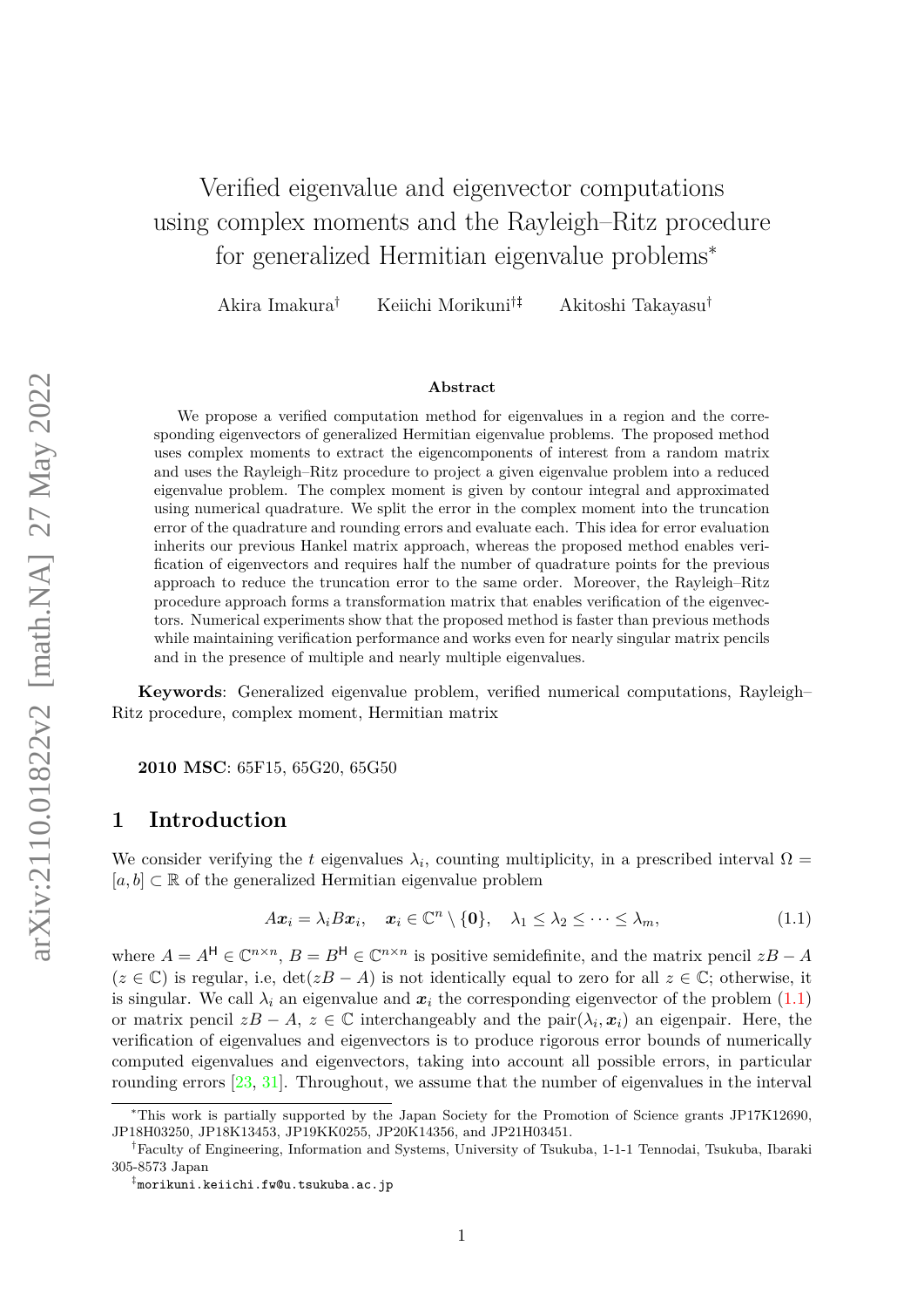$\Omega$  is known to be *t* and there do not exist eigenvalues of [\(1.1\)](#page-0-0) at the end points  $a, b \in \mathbb{R}$ . We also denote the eigenvalues of [\(1.1\)](#page-0-0) outside  $\Omega$  by  $\lambda_i$  ( $i = t + 1, t + 2, \ldots, r$ ), where  $r = \text{rank } B$ . Verified eigenvalue computations arise in applications, e.g., from the numerical verification of a priori error estimations for finite element solutions [\[42,](#page-21-1) [39\]](#page-21-2), eigenvalues of elliptic operators [\[37\]](#page-21-3), and electronic state calculations [\[8\]](#page-19-0).

Previous studies of verified eigenvalue and eigenvector computations are classified into two categories: one is for the verification of specific eigenpairs, and the other is for the verification of all the eigenpairs at once. This study focuses on the former category.

We first review methods in the former category. Methods in the former have taken several different approaches and typically use fixed-point iterations. An interval-arithmetic friendly formulation suitable for applying fixed-point iterations can lead to rigorous error bounds. Yamamoto [\[43\]](#page-21-4) and Rump [\[28\]](#page-20-1) regard a given eigenvalue problem as a system of nonlinear equations and use Newton-like iterations for solving the equations [\[13\]](#page-19-1) to verify an eigenpair for nonsymmetric standard and non-Hermitian generalized eigenvalue problems, respectively. Yamamoto  $[44]$  further introduces a refinement procedure  $[36]$ . Behnke  $[2, 3]$  $[2, 3]$  $[2, 3]$  uses Temple quotients, variational principles, and a generalization of Lehmann's method [\[14\]](#page-19-4) for the inclusion of eigenvalues. An extension of Rump's approach can deal with multiple or nearly multiple eigenvalues and eigenvectors [\[30\]](#page-21-7). See [\[31,](#page-21-0) Section 13.4] for a substantial review along this line. Yamamoto [\[41\]](#page-21-8) uses the *LDL*<sup>T</sup> and Cholesky decompositions, its error estimation, and Sylvester's law of inertia and develops a method that can also deal with multiple eigenvalues or a cluster of eigenvalues of generalized symmetric eigenvalue problems.

Next, we review methods in the latter category. Wilkinson [\[40\]](#page-21-9) and Varah [\[38\]](#page-21-10) use Geršhgorin's theorem [\[5\]](#page-19-5) for non-Hermitian matrices. Oishi [\[25\]](#page-20-2) uses Bauer–Fike-type and Weyl-type perturbation theorems [\[1,](#page-19-6) [6\]](#page-19-7). Maruyama et al. [\[15\]](#page-19-8) use Geršhgorin's theorem, regards a given eigenvalue problem as a matrix equation, and uses a componentwise error bound [\[45\]](#page-21-11) and efficient technique [\[27\]](#page-20-3) for the matrix equation to verify all eigenvalues of generalized symmetric eigenvalue problems. Miyajima et al. [\[21\]](#page-20-4) combined techniques developed for symmetric matrices in [\[19,](#page-20-5) [18,](#page-20-6) [20\]](#page-20-7) with Rump and Wilkinson's bounds to verify all eigenpairs of generalized symmetric eigenvalue problems. Miyajima [\[16\]](#page-20-8) improves his previous work for non-Hermitian *A* and nonsingular non-Hermitian positive definite *B*. Miyajima [\[17\]](#page-20-9) uses Brouwer's fixed-point theorem for the enclosure of the eigenvalues and invariant subspaces of generalized non-Hermitian eigenvalue problems.

Our previous study proposes a verification method using complex moments [\[12\]](#page-19-9). This method is based on an eigensolver  $[34]$ , which reduces a given generalized Hermitian eigenvalue problem into another generalized eigenvalue problem with block Hankel matrices, and evaluates all the errors in the reduction for verification. We call this method the Hankel matrix approach throughout. The errors are split into truncation errors in numerical quadrature and rounding errors. To evaluate the truncation error, an interval arithmetic-friendly formula is derived. This method is feasible even when *B* is singular. Also, we develop an efficient technique to validate the solutions of linear systems of equations corresponding to each quadrature point.

This study improves its truncation error using the Rayleigh–Ritz procedure [\[35,](#page-21-13) [9\]](#page-19-10) and halves the number of quadrature points required by the Hankel matrix approach to satisfy a prescribed quadrature error. This Rayleigh–Ritz procedure approach inherits features of the Hankel matrix approach, such as the efficient error evaluation technique for linear systems and the parameter tuning technique. This approach is also feasible for singular *B* when verifying eigenvalues and enables verifying eigenvectors. Moreover, as this approach relies on the verification method for multiple and nearly multiple eigenvalues [\[30\]](#page-21-7), it can deal with those eigenvalues in the interval  $\Omega$ . Numerical experiments prove the feasibility of this concept and show the efficiency and verification performance of the proposed method.

This paper is organized as follows. Section [2](#page-2-0) presents the proposed method, derives computable error bounds for complex moments to justify it, and discusses implementation issues.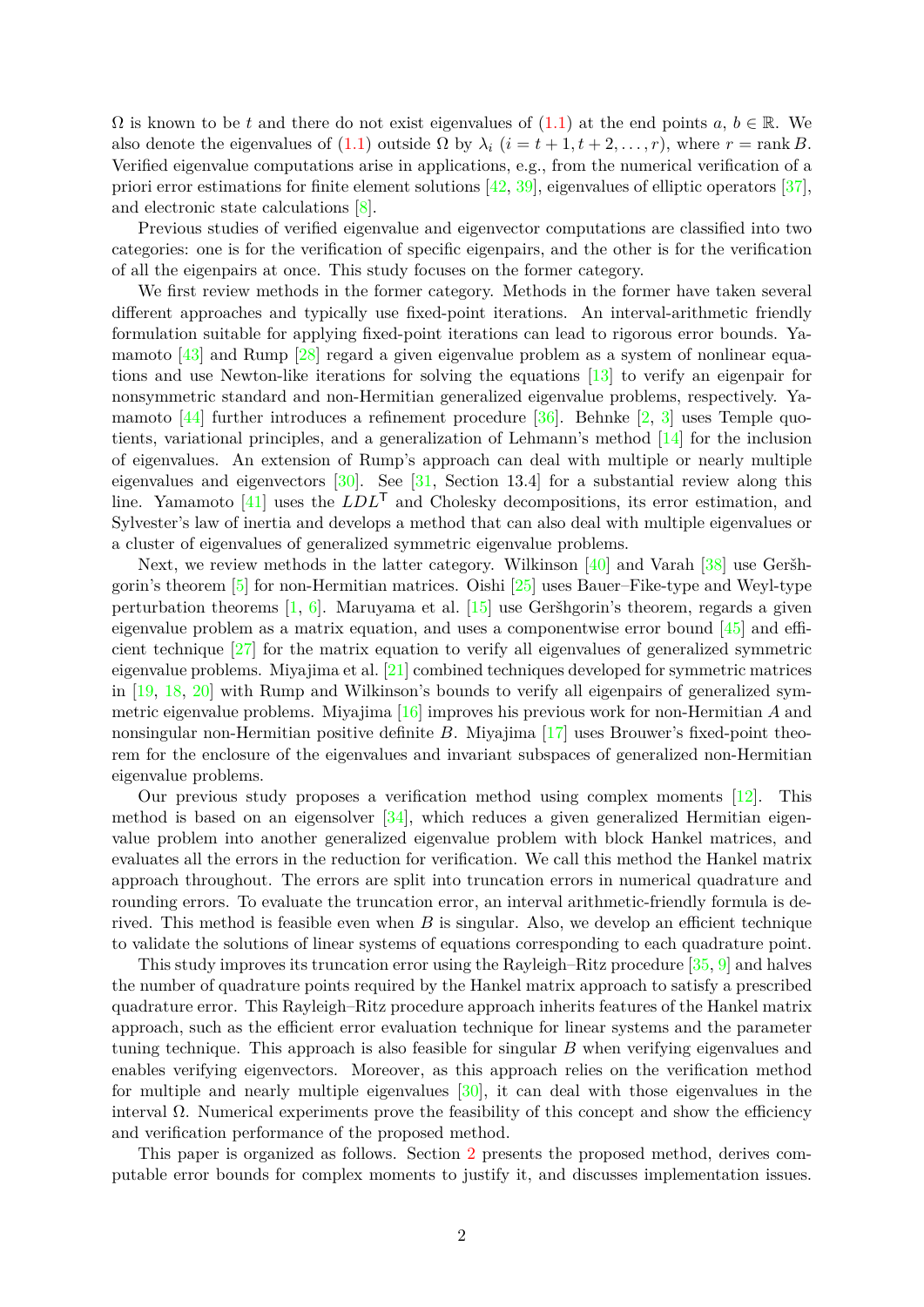Section [3](#page-10-0) presents experimental results to illustrate the performance of the proposed method. Section [4](#page-17-0) concludes the paper.

## <span id="page-2-0"></span>**2 Rayleigh–Ritz procedure approach**

The Rayleigh–Ritz procedure projects a given eigenvalue problem into an (approximated) eigenspace of interest. We develop a verified computation method for generalized Hermitian eigenvalue problems using the Rayleigh-Ritz procedure. To this end, we first review a projection method using the Rayleigh–Ritz procedure and complex moments [\[35,](#page-21-13) [9\]](#page-19-10).

Define the *k*th complex moment matrix by

<span id="page-2-3"></span>
$$
M_k = \frac{1}{2\pi i} \oint_{\Gamma} (z - \gamma)^k (zB - A)^{-1} dz, \quad k = 0, 1, 2, \dots, m - 1
$$
 (2.1)

on a positively oriented closed Jordan curve  $\Gamma$  through the end points of the interval  $\Omega = [a, b]$ , where  $i = \sqrt{-1}$  is the imaginary unit, and  $\pi$  is the circle ratio. Then, using the matrix

$$
S = [S_0, S_1, \dots, S_{m-1}], \quad S_k = M_k BV, \quad k = 0, 1, 2, \dots, m-1,
$$
\n(2.2)

we transform the eigenvalue problem [\(1.1\)](#page-0-0) into a reduced eigenvalue problem

$$
S^{\mathsf{H}}(A - \gamma B)S\mathbf{y} = (\lambda - \gamma)S^{\mathsf{H}}BS\mathbf{y}, \quad \mathbf{x} = S\mathbf{y}, \quad \mathbf{y} \in \mathbb{C}^n \setminus \{\mathbf{0}\},
$$
 (2.3)

where  $\gamma \in \mathbb{R}$  is a shift parameter. By solving the transformed generalized eigenvalue problem [\(2.3\)](#page-2-1), we obtain the eigenvalues of interest under certain conditions.

We then show the identity between the Rayleigh–Ritz procedure approach and the Hankel matrix approach  $[34]$ . To this end, we rewrite the coefficient matrices of  $(2.3)$  below. Recall the Weierstrass canonical form of the matrix pencil  $zB - A$  [\[4,](#page-19-11) Proposition 7.8.3]. There exists a nonsingular matrix  $X \in \mathbb{C}^{n \times n}$  such that

<span id="page-2-2"></span><span id="page-2-1"></span>
$$
X^{\mathsf{H}}(zB - A)X = zI_{o} - \Lambda,
$$

where the *i*th column of X is the eigenvector  $x_i$  corresponding to the eigenvalue  $\lambda_i$ ,  $I_o$  =  $I_r \oplus O \in \mathbb{R}^{n \times n}$ , and  $\Lambda = \text{diag}(\lambda_1, \lambda_2, \dots, \lambda_r) \oplus I_{n-r} \in \mathbb{R}^{n \times n}$  whose leading *r* diagonal entries are the eigenvalues of [\(1.1\)](#page-0-0). Here,  $I_t \in \mathbb{R}^{t \times t}$  is the identity matrix and  $\oplus$  denotes the direct sum of matrices. With this canonical form and the eigendecomposition

$$
(zB - A)^{-1} = X(zI_0 - A)^{-1}X^{\mathsf{H}}
$$

$$
= \sum_{i=1}^{r} (z - \lambda_i)^{-1}x_ix_i^{\mathsf{H}},
$$

Caucy's integral formula gives the *k*th order complex moment

$$
M_k = \sum_{i=1}^r \left[ \frac{1}{2\pi i} \oint_{\Gamma} (z - \gamma)^k (z - \lambda_i)^{-1} dz \right] \boldsymbol{x}_i \boldsymbol{x}_i^{\mathsf{H}}
$$
  
= 
$$
\sum_{i=1}^t (\lambda_i - \gamma)^k \boldsymbol{x}_i \boldsymbol{x}_i^{\mathsf{H}}
$$
  
= 
$$
X_{\Omega} (\Lambda_{\Omega} - \gamma I_t)^k X_{\Omega}^{\mathsf{H}}
$$

for  $k = 0, 1, ..., m - 1$ , where  $X_{\Omega} = [\boldsymbol{x}_1, \boldsymbol{x}_2, ..., \boldsymbol{x}_t]$  and  $\Lambda_{\Omega} = \text{diag}(\lambda_1, \lambda_2, ..., \lambda_t)$ . Hence, we rewrite the coefficient matrices of  $(2.3)$  as

$$
S_i^{\mathsf{H}}(A - \gamma B)S_j = V^{\mathsf{H}}BX_{\Omega}(\Lambda_{\Omega} - \gamma I_t)^i[X_{\Omega}^{\mathsf{H}}(A - \gamma B)X_{\Omega}](\Lambda_{\Omega} - \gamma I_t)^j X_{\Omega}^{\mathsf{H}}BV
$$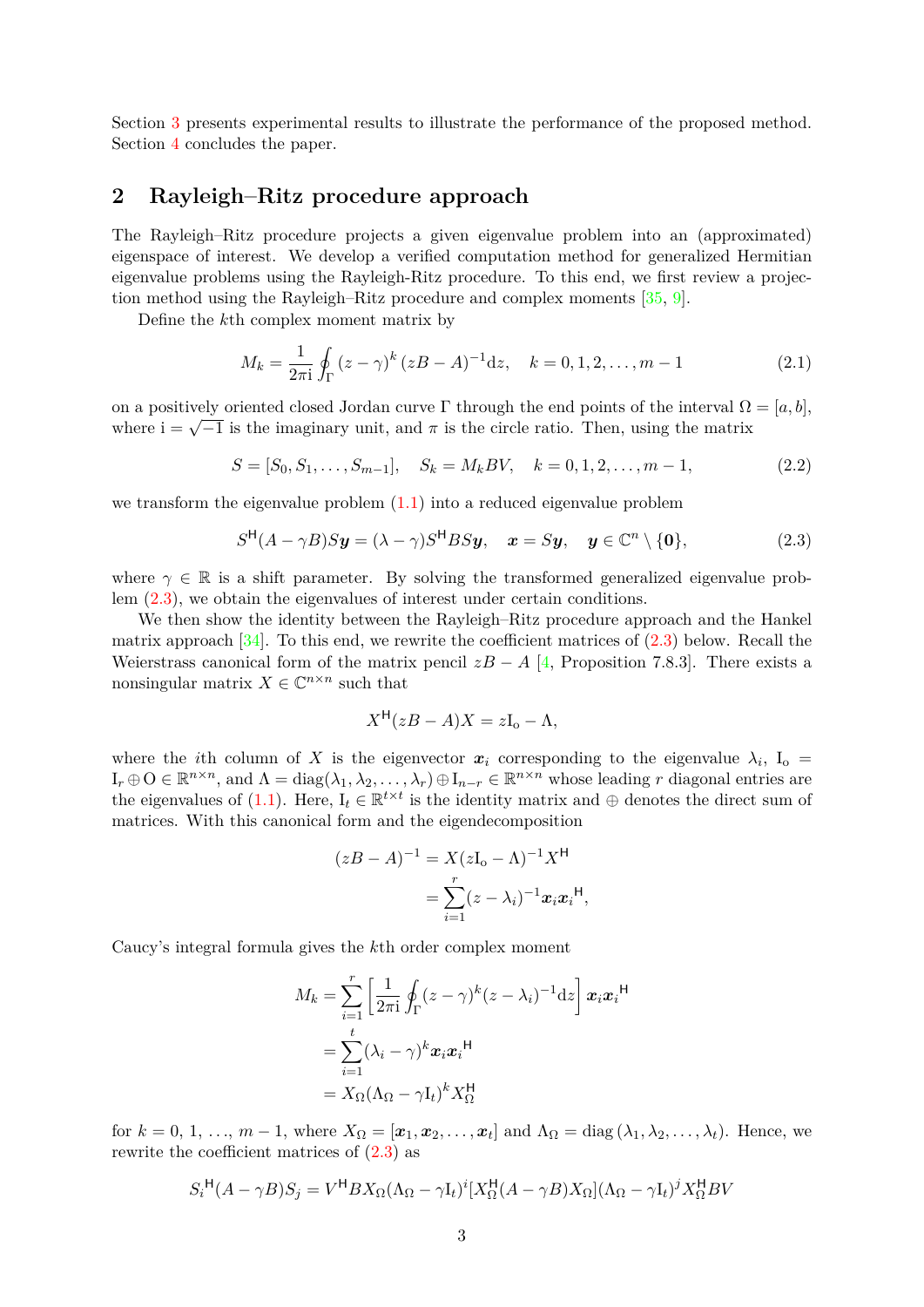$$
=V^{\mathsf{H}}BX_{\Omega}(\Lambda_{\Omega}-\gamma I_t)^{i+j+1}X_{\Omega}^{\mathsf{H}}BV
$$

and

$$
S_i^{\mathsf{H}} B S_j = V^{\mathsf{H}} B X_{\Omega} (\Lambda_{\Omega} - \gamma I_t)^i (X_{\Omega}^{\mathsf{H}} B X_{\Omega}) (\Lambda_{\Omega} - \gamma I_t)^j X_{\Omega} B V
$$
  
= 
$$
V^{\mathsf{H}} B X_{\Omega} (\Lambda_{\Omega} - \gamma I_t)^{i+j} X_{\Omega} B V
$$

for  $i, j = 0, 1, ..., m-1$ . Here, we used the identity  $X_{\Omega}$ <sup>H</sup> $BX_{\Omega} = I_t$ , in which the eigenvectors  $x_1$ ,  $x_2, \ldots, x_t$  are *B*-orthonormal. Let  $\mathsf{M}_k = V^{\mathsf{H}} B M_k B V$  be the reduced *k*th complex moment given in  $[12, \text{ equation } (2)]$  $[12, \text{ equation } (2)]$ . Then, the identities

<span id="page-3-0"></span>
$$
S_i^{\mathsf{H}}(A - \gamma B)S_j = \mathsf{M}_{i+j+1}, \quad S_i^{\mathsf{H}}BS_j = \mathsf{M}_{i+j} \tag{2.4}
$$

for  $i, j = 0, 1, \ldots, m - 1$ , or

<span id="page-3-1"></span>
$$
S^{H}(A - \gamma B)S = \begin{bmatrix} M_{1} & M_{2} & \cdots & M_{m} \\ M_{2} & M_{3} & & M_{m+1} \\ \vdots & & \ddots & \vdots \\ M_{m} & M_{m+1} & \cdots & M_{2m-1} \end{bmatrix},
$$

$$
S^{H}BS = \begin{bmatrix} M_{0} & M_{1} & \cdots & M_{m-1} \\ M_{1} & M_{2} & & M_{m} \\ \vdots & & \ddots & \vdots \\ M_{m-1} & M_{m} & \cdots & M_{2m-2} \end{bmatrix}
$$
(2.5)

show that the Rayleigh–Ritz procedure and Hankel matrix approaches reduce the generalized eigenvalue problems [\(1.1\)](#page-0-0) into the same eigenvalue problem with block Hankel matrices. The left-hand sides of [\(2.4\)](#page-3-0) form the transformed matrices in the Rayleigh–Ritz procedure approach, whereas the right-hand sides of  $(2.4)$  form the transformed matrices in the Hankel matrix approach. We call these two approaches the complex moment approaches. Further, the following theorem justifies that these methods determine the eigenvalues and eigenvectors of  $(1.1)$ .

<span id="page-3-2"></span>**Theorem 2.1** ([\[10,](#page-19-12) Theorem 7], [\[11,](#page-19-13) Theorem 3]). Let *t* be the number of eigenvalues of  $(1.1)$  *in the region*  $\Omega$  *and*  $S \in \mathbb{C}^{n \times \ell m}$  *be defined as in* [\(2.2\)](#page-2-2)*, and assume* rank $S = t$ *. Then, the eigenvalues of the regular part of the matrix pencil*  $S^H(A - zB)S$  *are the same as the eigenvalues*  $\lambda_i$  *of* [\(1.1\)](#page-0-0)*,*  $i = 1, 2, \ldots, t$ . Let  $u_i$  be the eigenvector corresponding to the eigenvalue  $\lambda_i$  of  $S^{\mathsf{H}}(A - zB)S$ . *Then,*  $\mathbf{x}_i = S \mathbf{u}_i$  *is the eigenvector corresponding to the eigenvalue*  $\lambda_i$  *of* [\(1.1\)](#page-0-0)*.* 

Note that this theorem holds even in the presence of multiple eigenvalues.

The difference between the Rayleigh–Ritz and Hankel matrix approaches arises when approximating the integral [\(2.1\)](#page-2-3) using numerical quadrature. Next, we evaluate the error in the Rayleigh–Ritz procedure approach, similarly to the previous study for the Hankel matrix approach [\[12,](#page-19-9) sections 2, 3].

### **2.1** *N***-point quadrature rule.**

The complex moment [\(2.1\)](#page-2-3) is approximated by using the *N*-point trapezoidal rule, taking a circle with center  $\gamma$  and radius  $\rho$  in the complex plane

$$
\Gamma = \left\{ z \in \mathbb{C} | z = \gamma + \rho \exp(i\theta), \theta \in \mathbb{R} \right\}, \quad \gamma = \frac{b+a}{2}, \quad \rho = \frac{b-a}{2}
$$

as the domain of integration Γ. It follows from the error analysis in [\[22\]](#page-20-10) that the *N*-point trapezoidal rule with the equi-distributed quadrature points

$$
z_j = \gamma + \rho \exp(i\theta_j), \quad \theta_j = \frac{2j-1}{N}\pi, \quad j = 1, 2, \dots, N
$$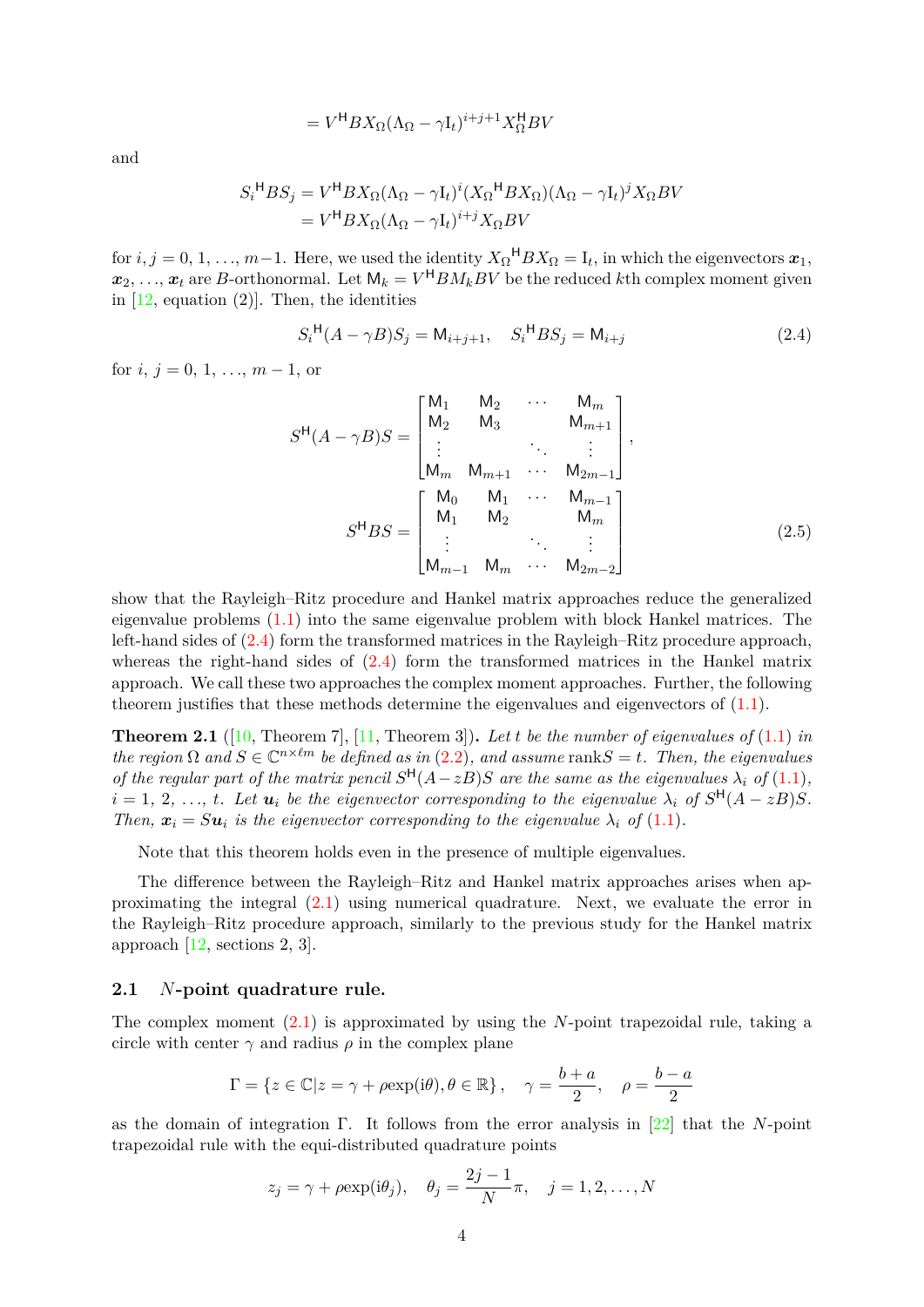approximates the complex moment  $M_k$  as

<span id="page-4-1"></span>
$$
M_k \simeq M_k^{(N)} = \sum_{i=1}^r (\lambda_i - \gamma)^k d_i^{(N)} \mathbf{x}_i \mathbf{x}_i^{\mathsf{H}},
$$

where

$$
d_i^{(N)} = \begin{cases} \frac{1}{1 - \left(\frac{\lambda_i - \gamma}{\rho}\right)^N}, & i = 1, 2, \dots, t, \\ -\left(\frac{\rho}{\lambda_i - \gamma}\right)^N, & i = t + 1, t + 2, \dots, r. \\ \frac{1}{1 - \left(\frac{\rho}{\lambda_i - \gamma}\right)^N}, & i = t + 1, t + 2, \dots, r. \end{cases}
$$
(2.6)

The approximation  $M_k \simeq M_k^{(N)}$  $d_k^{(N)}$  is confirmed as  $d_i^{(N)} \to 1$  for  $i = 1, 2, ..., t$  and  $d_i^{(N)} \to 0$  for  $i = t + 1, t + 2, \ldots, r$  for  $N \to \infty$ .

### **2.2 Effect of eigenvalues inside and outside** Ω

To see the effect of the eigenvalues inside and outside the interval  $\Omega$  on the quadrature errors and for notational convenience, we split the complex moment into two

<span id="page-4-2"></span>
$$
M_k^{(N)} = M_{k, \text{in}}^{(N)} + M_{k, \text{out}}^{(N)},
$$

where

$$
M_{k,in}^{(N)} = X_{\Omega} (\Lambda_{\Omega} - \gamma I_t)^k D_{\Omega}^{(N)} X_{\Omega}^{\mathsf{H}},
$$
  

$$
M_{k,out}^{(N)} = X_{\Omega^c} (\Lambda_{\Omega^c} - \gamma I_{r-t})^k D_{\Omega^c}^{(N)} X_{\Omega^c}^{\mathsf{H}}
$$
(2.7)

are associated with the eigenvalues inside and outside the interval  $\Omega$ , respectively, for  $k = 0, 1$ ,  $\dots, m-1$ . Here, we used the notations

$$
D_{\Omega}^{(N)} = \text{diag}(d_1^{(N)}, d_2^{(N)}, \dots, d_t^{(N)}),
$$
  
\n
$$
D_{\Omega^c}^{(N)} = \text{diag}(d_{t+1}^{(N)}, d_{t+2}^{(N)}, \dots, d_r^{(N)}),
$$
  
\n
$$
X_{\Omega^c} = [\boldsymbol{x}_{t+1}, \boldsymbol{x}_{t+1}, \dots, \boldsymbol{x}_r],
$$
  
\n
$$
\Lambda_{\Omega^c} = \text{diag}(\lambda_{t+1}, \lambda_{t+2}, \dots, \lambda_r).
$$

With the above approximation  $M_k \simeq M_k^{(N)}$  $k^{(N)}$ ,  $k = 0, 1, \ldots, 2m-1$ , we obtain the approximated transformation matrix

$$
S_k \simeq S_k^{(N)} = M_k^{(N)}BV
$$

and split it into two  $S_k^{(N)} = S_{k,\text{in}}^{(N)} + S_{k,\text{out}}^{(N)}$ , where

<span id="page-4-3"></span><span id="page-4-0"></span>
$$
S_{k,in}^{(N)} = M_{k,in}^{(N)}BV,
$$
\n(2.8)

$$
S_{k, \text{out}}^{(N)} = M_{k, \text{out}}^{(N)} BV
$$
\n(2.9)

are associated with the eigenvalues inside and outside the region  $\Omega$ , respectively. With this approximated transformation matrix  $S_k^{(N)}$  $\binom{n}{k}$ , the reduced complex moment  $M_{i+j+1}$  is approximated as

$$
\mathsf{M}_{i+j+1} \simeq \mathsf{M}_{i+j+1}^{(N)}
$$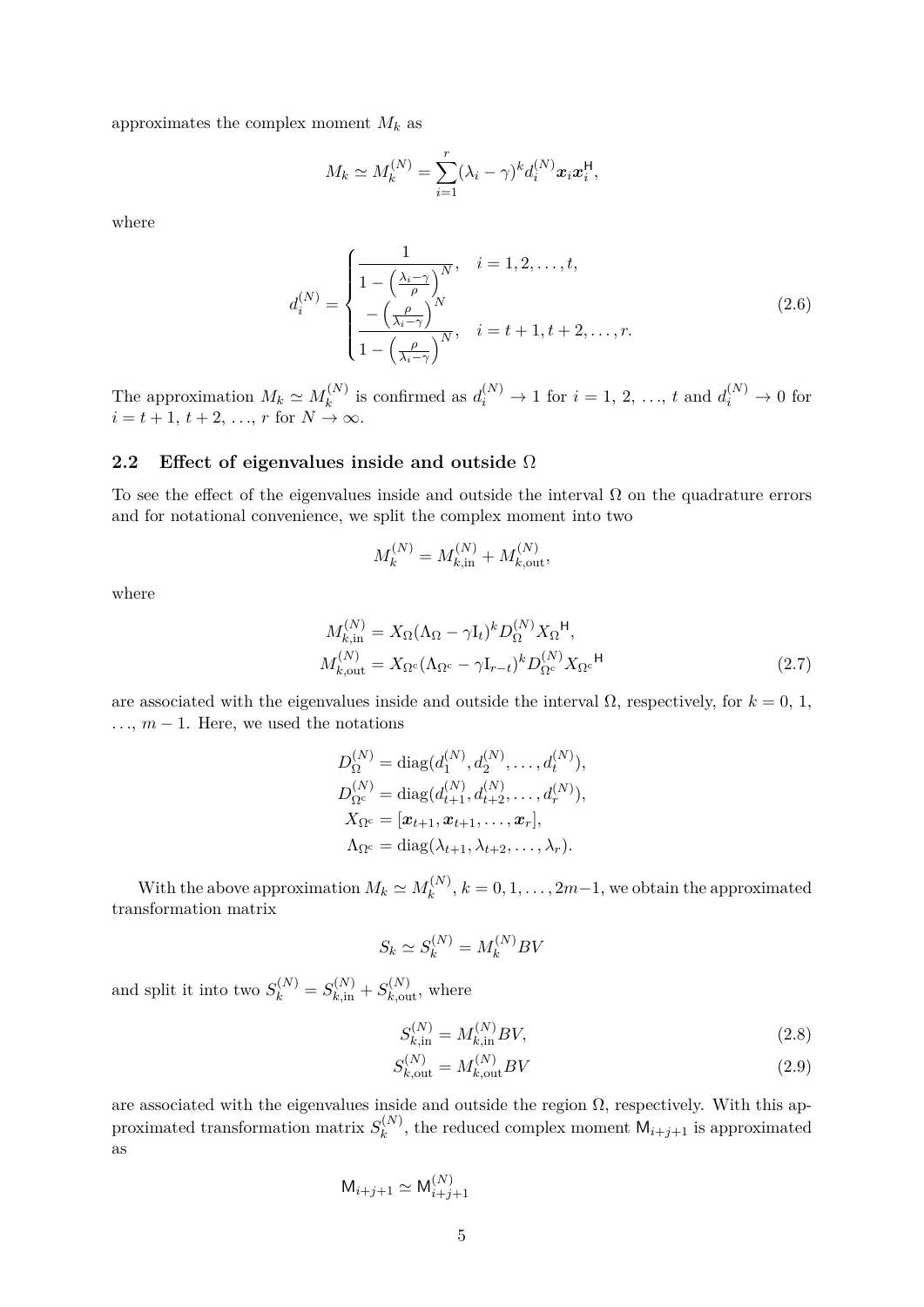<span id="page-5-3"></span><span id="page-5-2"></span><span id="page-5-1"></span>
$$
= (S_i^{(N)})^{\mathsf{H}} (A - \gamma B) S_j^{(N)}.
$$
\n(2.10)

The approximated reduced complex moment is split into two

$$
M_{i+j+1}^{(N)} = M_{i+j+1,in}^{(N)} + M_{i+j+1,out}^{(N)},
$$
\n(2.11)

where

$$
M_{i+j+1,in}^{(N)} = (S_{i,in}^{(N)})^{\mathsf{H}}(A - \gamma B)S_{j,in}^{(N)},
$$
  

$$
M_{i+j+1,out}^{(N)} = (S_{i,out}^{(N)})^{\mathsf{H}}(A - \gamma B)S_{j,out}^{(N)}
$$
(2.12)

are associated with the eigenvalues inside and outside the region  $\Omega$ , respectively, for *i*, *j* = 0, 1,  $\ldots$ ,  $m-1$ .

Let  $H_m^{\leq} = S^{\mathsf{H}}(A - \gamma B)S$  and  $H_m = S^{\mathsf{H}}BS$  be the block Hankel matrices in [\(2.5\)](#page-3-1). Note that the block  $(i, j)$  entries of  $H_m^{\le}$  and  $H_m$  are  $\mathsf{M}_{i+j+1}$  and  $\mathsf{M}_{i+j}$ , respectively. Then, in the Rayleigh–Ritz procedure approach, they are approximated as

$$
H_m^{\leq} \simeq H_m^{<(N)} = (S^{(N)})^{\mathsf{H}} (A - \gamma B) S^{(N)},
$$
  
\n
$$
H_m \simeq H_m^{(N)} = (S^{(N)})^{\mathsf{H}} B S^{(N)},
$$

where  $S^{(N)} = [S_0^{(N)}]$  $S_0^{(N)}, S_1^{(N)}, \ldots, S_{M-1}^{(N)}$ . Here, the block  $(i, j)$  entries of  $H_m^{<(N)}$  and  $H_m^{(N)}$  are  $M_{i+j+1}^{(N)}$  and  $M_{i+j}^{(N)}$  $i,j \choose i+j$ , respectively. For convenience, we split the approximated block Hankel matrices into two

$$
H_m^{<(N)} = H_{m,\text{in}}^{<(N)} + H_{m,\text{out}}^{<(N)}, \quad H_m^{(N)} = H_{m,\text{in}}^{(N)} + H_{m,\text{out}}^{(N)},
$$

where

$$
H_{m,\text{in}}^{<(N)} = (S_{\text{in}}^{(N)})^{\text{H}}(A - \gamma B)S_{\text{in}}^{(N)}, \quad H_{m,\text{out}}^{<(N)} = (S_{\text{out}}^{(N)})^{\text{H}}(A - \gamma B)S_{\text{out}}^{(N)}
$$

and

$$
H_{m, \text{in}}^{(N)} = (S_{\text{in}}^{(N)})^{\text{H}} BS_{\text{in}}^{(N)}, \quad H_{m, \text{out}}^{(N)} = (S_{\text{out}}^{(N)})^{\text{H}} BS_{\text{out}}^{(N)}
$$

are associated with the eigenvalues inside and outside the region  $\Omega$ , respectively, Here, the block  $(i, j)$  entries of  $H_{m, in}^{<(N)}$ ,  $H_{m, out}^{<(N)}$ ,  $H_{m, in}^{(N)}$ , and  $H_{m, out}^{(N)}$  are  $M_{i+j+1, in}^{(N)}$ ,  $M_{i+j+1,out}^{(N)}$ ,  $M_{i+j, in}^{(N)}$ , and  $M_{i+j, \text{out}}^{(N)}$ .

### **2.3 Verification of eigenvalues.**

To validate the eigenvalues of  $(2.3)$ , it is straightforward to enclose the coefficient matrices of [\(2.3\)](#page-2-1), i.e., [\(2.5\)](#page-3-1). Nevertheless, we exploit alternative quantities. To this end, we prepare the following lemma.

<span id="page-5-0"></span>**Lemma 2.1.** *Let*  $D = D_1 \oplus D_2 \in \mathbb{R}^{n \times n}$  *be a diagonal matrix with*  $D_1 \in \mathbb{R}^{t \times t}$  *and the column* vectors of  $X \in \mathbb{C}^{n \times n}$  and  $X_{\Omega} \in \mathbb{C}^{n \times t}$  be the eigenvectors  $x_1, x_2, ..., x_n$  and  $x_1, x_2, ..., x_t$  of [\(1.1\)](#page-0-0)*, respectively. Then, we have*

$$
D_1X_{\Omega}^{\mathsf{H}}BX = X_{\Omega}^{\mathsf{H}}BXD.
$$

*Proof.* As  $X_{\Omega}$ <sup>H</sup> $BX = [I_t, O]$  holds for the *B*-orthonormality of the eigenvectors, we have

$$
D_1 X_{\Omega}^{\mathsf{H}} BX = D_1[I_t, O]
$$
  
=  $[I_t, O]D$   
=  $X_{\Omega}^{\mathsf{H}} BXD$ .

 $\Box$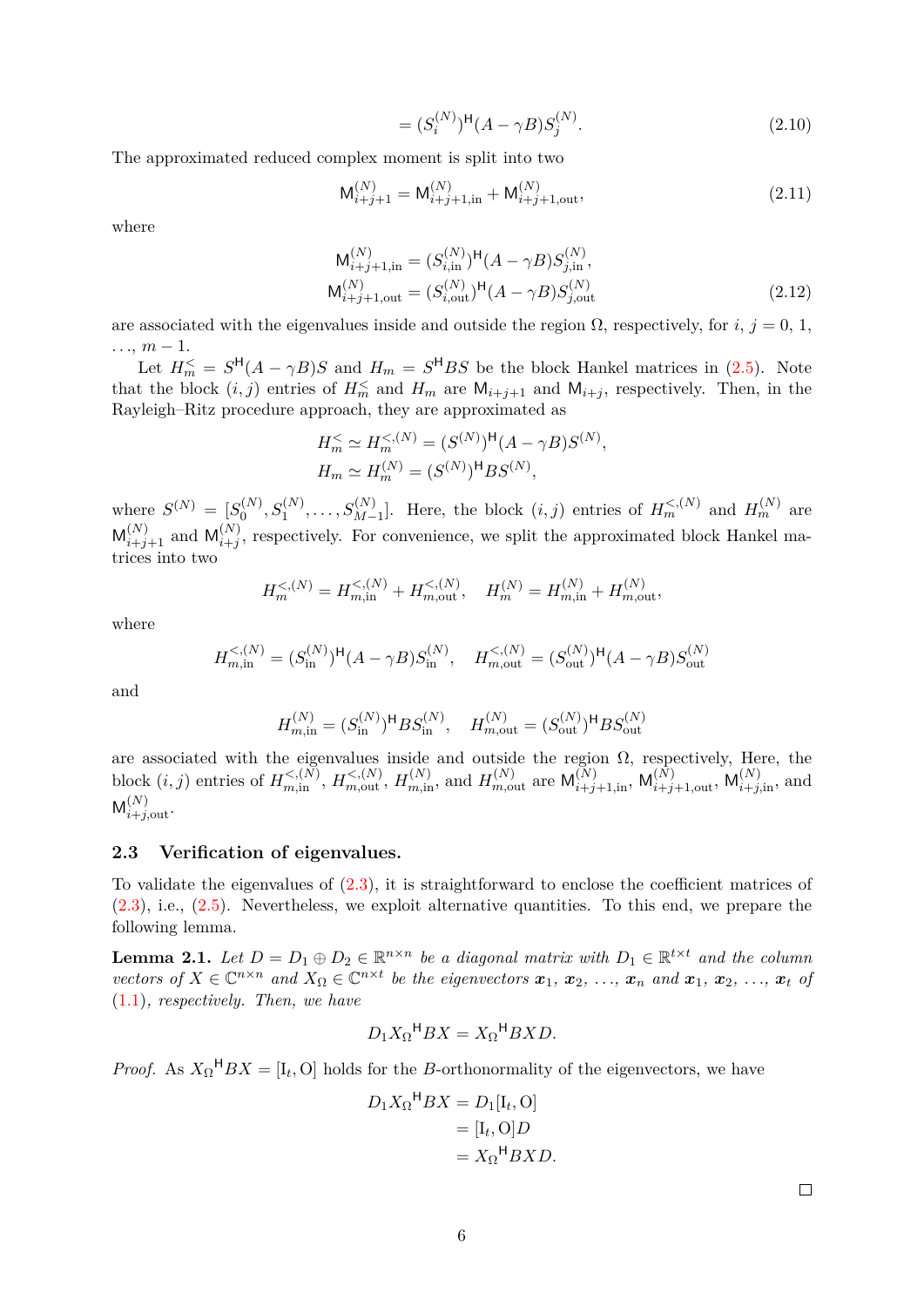We now give a link between the coefficient matrices of  $(2.3)$  and their splittings.

<span id="page-6-0"></span>**Theorem 2.2.** *Let B be a Hermitian positive semidefinite matrix and S be defined as in* [\(2.2\)](#page-2-2) *and*

<span id="page-6-2"></span>
$$
S_{\text{in}}^{(N)} = \left[ S_{0,\text{in}}^{(N)}, S_{1,\text{in}}^{(N)}, \dots, S_{m-1,\text{in}}^{(N)} \right],\tag{2.13}
$$

*where*  $S_{k,in}^{(N)}$  *is as defined in* [\(2.8\)](#page-4-0)*.* Assume rank $S = t$ *. Then, the matrix pencils*  $S^{\mathsf{H}}(A - zB)S$ and  $(S_{\text{in}}^{(N)})^{\text{H}}(A-zB)S_{\text{in}}^{(N)}$  have the same eigenvalues.

*Proof.* Let  $D^{(N)} = \text{diag}(d_1^{(N)})$  $d_1^{(N)}, d_2^{(N)}, \ldots, d_n^{(N)}$  with  $d_i^{(N)} \in \mathbb{C}$  defined in  $(2.6)$  and  $X \in \mathbb{C}^{n \times n}$ be defined as in Lemma [2.1.](#page-5-0) Denote the *j*th column vector of  $V = XC \in \mathbb{C}^{n \times \ell}$  and  $V^{(N)} =$  $XD^{(N)}C \in \mathbb{C}^{n \times \ell}$  by  $v_j = \sum_{i=1}^n c_{ij}x_i$  and  $v_i^{(N)} = \sum_{i=1}^n c_{ij}d_i^{(N)}x_i$ , respectively, i.e., an expansion of the *j*th column of  $\dot{V}$  by the eigenvectors, for  $j = 1, 2, ..., \ell$ , where  $C = (c_{ij}) \in \mathbb{C}^{n \times \ell}$ . Then, we have

$$
(S_{i,\text{in}}^{(N)})^{\text{H}}(A - \gamma B)S_{j,\text{in}}^{(N)} = V^{\text{H}}BX_{\Omega}D_{\Omega}^{(N)}(\Lambda_{\Omega} - zI_{t})^{i+j+1}D_{\Omega}^{(N)}X_{\Omega}^{\text{H}}BV
$$

$$
= (V^{(N)})^{\text{H}}BX_{\Omega}(\Lambda_{\Omega} - zI_{t})^{i+j+1}X_{\Omega}^{\text{H}}BV^{(N)}
$$

for  $i, j = 0, 1, \ldots, m-1$ . From  $(2.2)$  and  $S_{k,in} = X_{\Omega} (\Lambda_{\Omega} - \gamma I_t)^k X_{\Omega}^{\mathsf{H}} B V^{(N)}$ , it follows that we have the identity  $rank(S) = rank(S_{\text{in}}^{(N)}) = t$ . Because Theorem [2.1](#page-3-2) holds even replacing *V* by  $V^{(N)}$ , [\(1.1\)](#page-0-0) and  $(S_{\text{in}}^{(N)})^{\text{H}}(A-zB)S_{\text{in}}^{(N)}$  have the same eigenvalues. Therefore, the assertion holds.  $\Box$ 

Thanks to the relationships  $(2.12)$  and  $\mathsf{M}_{i+j,\text{in}}^{(N)} = (S_{i,\text{in}}^{(N)})^{\text{H}} BS_{j,\text{in}}^{(N)}$  and Theorem [2.2,](#page-6-0) we enclose  $\mathsf{M}_{k,\text{in}}^{(N)}$  instead of  $\mathsf{M}_k$  for  $k = 0, 1, \ldots, 2m - 1$ . From the splitting  $(2.11)$ ,  $\mathsf{M}_{k,\text{out}}^{(N)}$  can be regarded as the truncated error for quadrature. Denote the quantity obtained by numerically computing  $\mathsf{M}_k^{(N)}$  $\mathfrak{h}_k^{(N)}$  by  $\tilde{\mathsf{M}}_k^{(N)}$  $k^{(N)}$ . Hereafter, we denote a numerically computed quantity that may suffer from rounding errors with a tilde.

<span id="page-6-1"></span>**Theorem 2.3.** Denote the interval matrix with radius  $R \in \mathbb{R}_+^{\ell \times \ell}$  and center at  $C \in \mathbb{R}^{\ell \times \ell}$  by  $\langle C, R \rangle$ . Then, the enclosure of  $\mathsf{M}_{k, \text{in}}^{(N)}$  is given by

<span id="page-6-3"></span>
$$
\mathsf{M}_{k,in}^{(N)} \in \left\langle \mathsf{M}_{k}^{(N)}, \left| \mathsf{M}_{k,out}^{(N)} \right| \right\rangle \subset \left\langle \tilde{\mathsf{M}}_{k}^{(N)}, \left| \mathsf{M}_{k,out}^{(N)} \right| + \left| \tilde{\mathsf{M}}_{k}^{(N)} - \mathsf{M}_{k}^{(N)} \right| \right\rangle
$$
\n(2.14)

 $for k = 0, 1, \ldots, 2m - 1.$ 

*Proof.* The first enclosure of  $M_{k,in}^{(N)}$  is obtained by the equality  $M_k^{(N)} - M_{k,in} = M_{k,out}^{(N)}$  for  $k =$  $0, 1, \ldots, 2m-1$ . The second enclosure is obtained by using this equality and the inequality

$$
\begin{aligned} \left| \mathsf{M}_{k,\text{in}}^{(N)} - \tilde{\mathsf{M}}_k^{(N)} \right| &\leq \left| \mathsf{M}_{k,\text{in}}^{(N)} - \mathsf{M}_k^{(N)} \right| + \left| \tilde{\mathsf{M}}_k^{(N)} - \mathsf{M}_k^{(N)} \right| \\ &= \left| \mathsf{M}_{k,\text{out}}^{(N)} \right| + \left| \tilde{\mathsf{M}}_k^{(N)} - \mathsf{M}_k^{(N)} \right|, \quad k = 0, 1, \dots, 2m - 1. \end{aligned}
$$

Theorem [2.3](#page-6-1) implies that to enclose  $\mathsf{M}_{k,\text{in}}^{(N)}$ , we can use  $|\mathsf{M}_{k,\text{out}}^{(N)}|$  and the truncated complex moment  $\mathsf{M}_k^{(N)}$  $k$ <sup>(N)</sup> computed by using standard verification methods using interval arithmetic to obtain an enclosure of the truncation error  $|M_k^{(N)} - \tilde{M}_k^{(N)}|$  $\binom{N}{k}$ . Theorem [2.3](#page-6-1) readily gives the following enclosure:

$$
H_{m,\operatorname{in}}^{<(N)} \subset \left\langle \tilde{H}_m^{<(N)}, \left| H_{m,\operatorname{out}}^{<(N)} \right| + \left| \tilde{H}_m^{<(N)} - H_m^{<(N)} \right| \right\rangle,
$$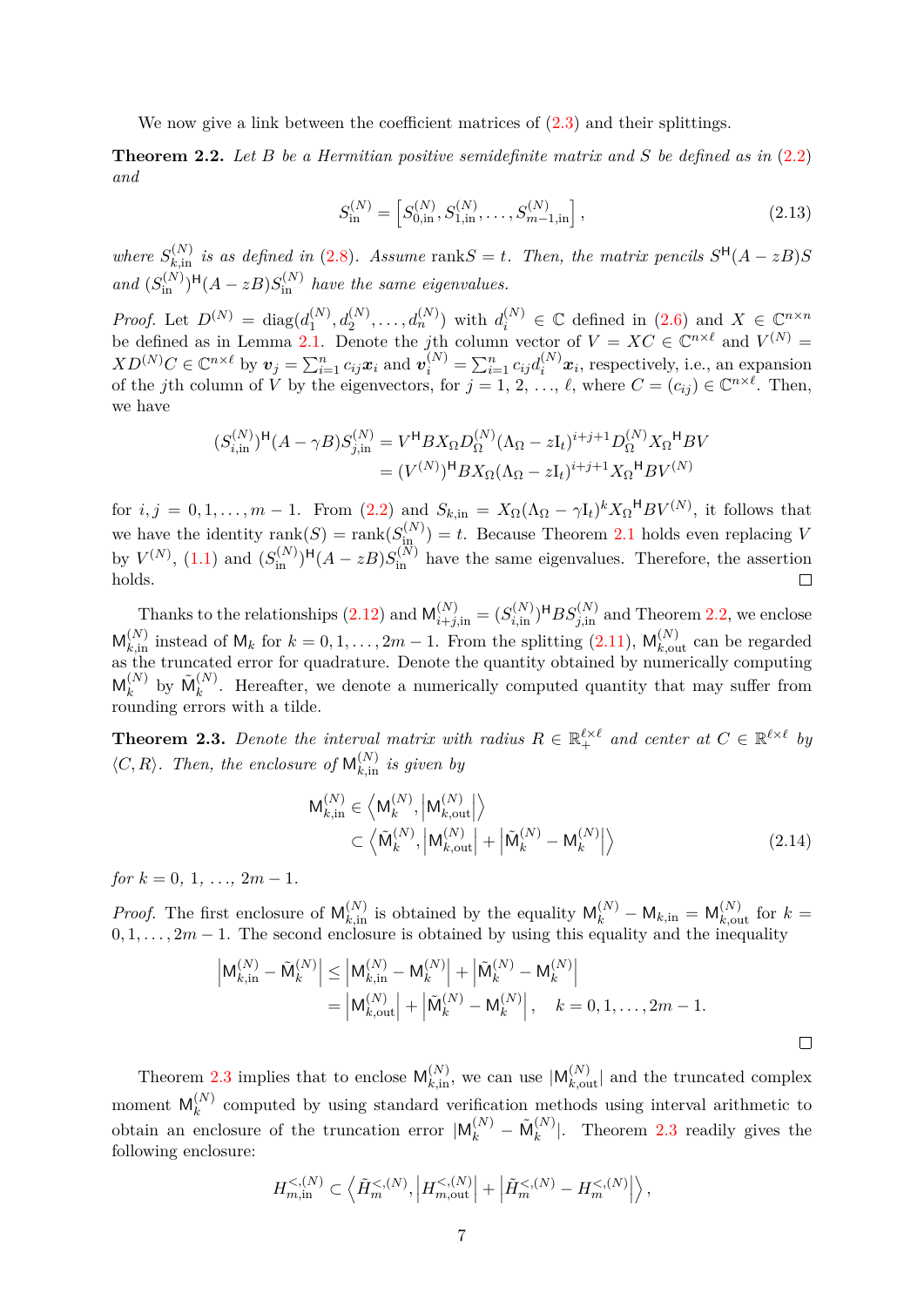$$
H_{m,\text{in}}^{(N)} \subset \left\langle \tilde{H}_m^{(N)}, \left| H_{m,\text{out}}^{(N)} \right| + \left| \tilde{H}_m^{(N)} - H_m^{(N)} \right| \right\rangle.
$$

An enclosure of  $|M_{k,\text{out}}^{(N)}|$  is obtained as follows.

<span id="page-7-1"></span>**Theorem 2.4.** *Let B be a Hermitian positive semidefinite definite matrix. Assume*  $2m-1 < N$ *and that*  $\hat{\lambda} \in \mathbb{R}$  *satisfies*  $|\hat{\lambda} - \gamma| = \min$ . Then,  $|M_{k,\text{out}}^{(N)}|$  *in* [\(2.7\)](#page-4-2) *is bounded by* 

$$
\left| \mathsf{M}_{k,\text{out}}^{(N)} \right| \leq (r-t) \left| \hat{\lambda} - \gamma \right|^k \left( \frac{\left( \frac{\rho}{\left| \hat{\lambda} - \gamma \right|} \right)^{2N}}{1 - \left( \frac{\rho}{\left| \hat{\lambda} - \gamma \right|} \right)^{2N}} \right) \left\| V^{\mathsf{H}} B V \right\|_{\mathsf{F}} \tag{2.15}
$$

 $for k = 0, 1, ..., 2m - 1.$ 

*Proof.* Let  $V_i = V^H B x_i x_i^H B V$ . Then, applying the triangular inequality, we have

<span id="page-7-0"></span>
$$
\left| \mathsf{M}_{k,\text{out}}^{(N)} \right| = \left| \sum_{i=t+1}^{r} (\lambda_i - \gamma)^k d_i^2 \mathcal{V}_i \right|
$$
  

$$
\leq \sum_{i=t+1}^{r} |\lambda_i - \gamma|^k d_i^2 |\mathcal{V}_i|
$$

for  $k = 0, 1, \ldots, 2m - 1$ . Noting the geometric series and applying the triangular inequality, we obtain

$$
d_i^2 = \left[ \sum_{j=1}^{\infty} \left( \frac{\rho}{\lambda_i - \gamma} \right)^{jN} \right]^2
$$

$$
\leq \sum_{j=1}^{\infty} \left| \frac{\rho}{\lambda_i - \gamma} \right|^{2jN}
$$

for  $i = t + 1, t + 2, \ldots, r$ . Multiplied by the factor  $|\lambda_i - \gamma|^k$ , we obtain

$$
|\lambda_i - \gamma|^k d_i^2 \le \sum_{j=1}^{\infty} \rho^{2jN} |\lambda_i - \gamma|^{-(2jN-k)}
$$
  

$$
\le \sum_{j=1}^{\infty} \rho^{2jN} |\hat{\lambda} - \gamma|^{-(2jN-k)}
$$
  

$$
= |\hat{\lambda} - \gamma|^k \frac{\left(\frac{\rho}{|\hat{\lambda} - \gamma|}\right)^{2N}}{1 - \left(\frac{\rho}{|\hat{\lambda} - \gamma|}\right)^{2N}}
$$

for  $i = t + 1, t + 2, \ldots, r$  and  $k = 0, 1, \ldots, 2m - 1$ . Here, the assumption  $2m - 1 < N$  ensures  $k < N$ . Noting that the last expression is independent of the index *i*, we have

$$
\Big|\mathsf{M}_{k,\mathrm{out}}^{(N)}\Big|\leq |\hat{\lambda}-\gamma|^{k}\frac{\left(\frac{\rho}{|\hat{\lambda}-\gamma|}\right)^{2N}}{1-\left(\frac{\rho}{|\hat{\lambda}-\gamma|}\right)^{2N}}\sum_{i=t+1}^{r}|\mathcal{V}_{i}|.
$$

The bound  $|V_i| \leq ||V^H BV||_F$  follows from the latter half of the proof of [\[12,](#page-19-9) Theorem 3.3]. Therefore, we obtain [\(2.15\)](#page-7-0).  $\Box$ 

**Remark 2.1.** *The bound* [\(2.15\)](#page-7-0) *for the proposed Rayleigh–Ritz procedure approach is twice sharper than the one for the Hankel matrix approach [\[12,](#page-19-9) Theorem 3.3], i.e., the proposed method requires half the number of quadrature points required by the Hankel matrix approach to allow the same amount of truncation errors. This observation is demonstrated in section [3.](#page-10-0)*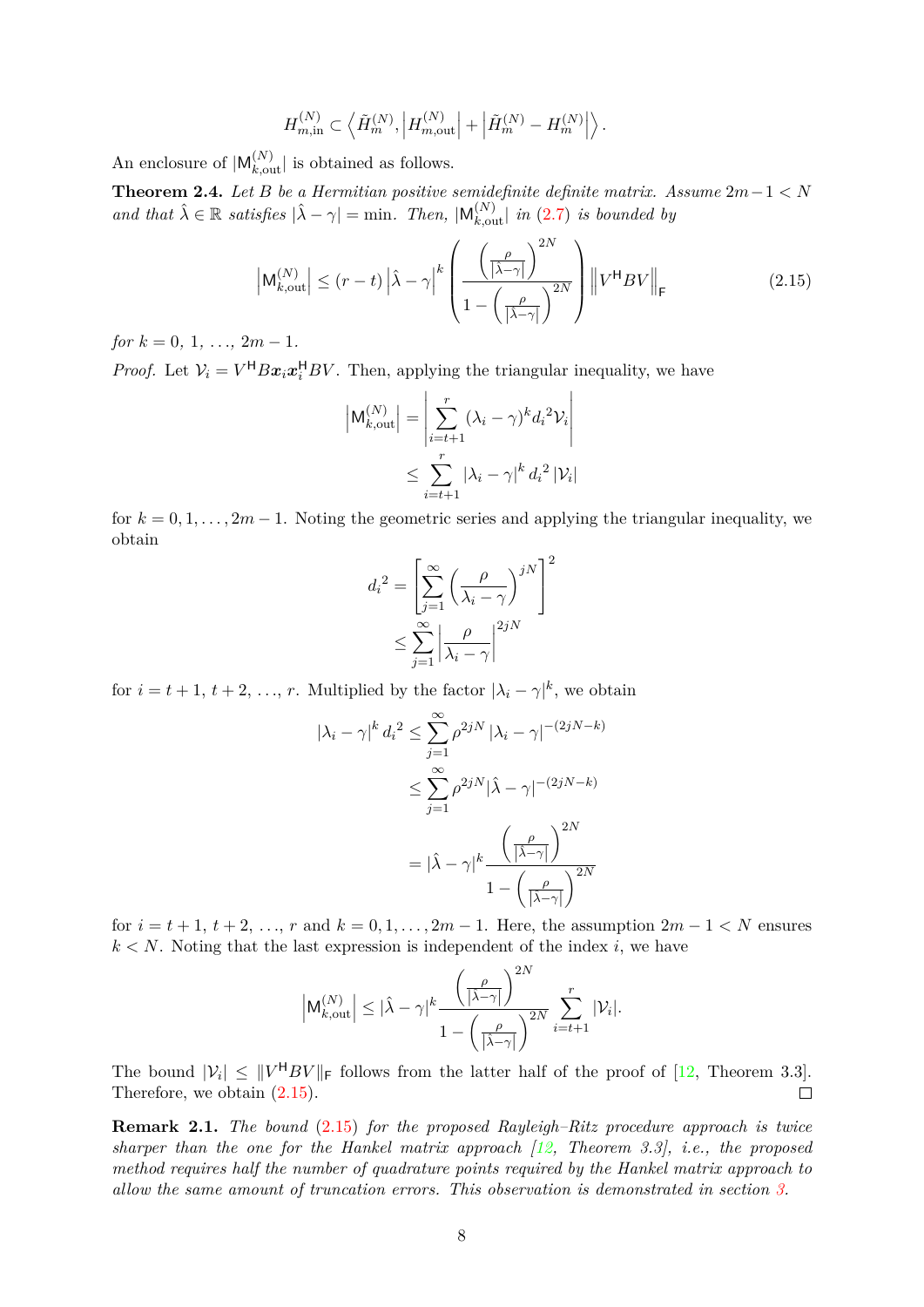### **2.4 Verification of eigenvectors.**

To verify the eigenvectors  $x_i$  of  $(1.1)$  via the Rayleigh–Ritz procedure approach as well as the Hankel matrix approach, we show the identity of the eigenvectors given by *S* and  $S_{\text{in}}^{(N)}$ .

**Theorem 2.5.** Assume that B is a Hermitian and positive definite matrix. Let S and  $S_{\text{in}}^{(N)}$  be *defined as in* [\(2.2\)](#page-2-2) *and* [\(2.13\)](#page-6-2)*, respectively, such that*  $rank(S) = t$  *and*  $y \in \mathbb{C}^{\ell m}$  *be an eigenvector* of  $(S_{\text{in}}^{(N)})^{\text{H}}AS_{\text{in}}^{(N)}y = \lambda(S_{\text{in}}^{(N)})^{\text{H}}BS_{\text{in}}^{(N)}y$ . If Sy is an eigenvector of [\(1.1\)](#page-0-0), then  $S_{\text{in}}^{(N)}y$  is also an *eigenvector of* [\(1.1\)](#page-0-0)*.*

*Proof.* Let  $V^{(N)} = XD^{(N)}C$ , where *X* and  $D^{(N)}$  are defined in Lemma [2.1](#page-5-0) and the proof of Theorem [2.2,](#page-6-0) respectively, and  $C \in \mathbb{C}^{n \times L}$ . Then, from Lemma [2.1,](#page-5-0) it follows that

$$
S_{k,in}^{(N)} = X_{\Omega} (\Lambda_{\Omega} - \gamma I_t)^k D_{\Omega}^{(N)} X_{\Omega}^{\mathsf{H}} B V
$$
  
=  $X_{\Omega} (\Lambda_{\Omega} - \gamma I_t)^k X_{\Omega}^{\mathsf{H}} B V^{(N)}.$ 

Because each eigencomponent of each column vector of  $V^{(N)}$  is a scalar multiple of that of *V*, we have the identity  $\mathcal{R}(S_k) = \mathcal{R}(S_{k,\text{in}}^{(N)}), k = 0, 1, \ldots, M - 1.$  $\Box$ 

Motivated by this theorem, we focus on verifying  $S_{\text{in}}^{(N)}$ , instead of *S*.

**Theorem 2.6.** *Let*

$$
S_{\text{out}}^{(N)} = [S_{0,\text{out}}^{(N)}, S_{1,\text{out}}^{(N)}, S_{m-1,\text{out}}^{(N)}].
$$
\n(2.16)

*Then, we have the following enclosure of the approximated transformation matrix:*

$$
S_{\text{in}}^{(N)} \in \left\langle S^{(N)}, \left| S_{\text{out}}^{(N)} \right| \right\rangle
$$
  

$$
\subset \left\langle \tilde{S}^{(N)}, \left| S_{\text{out}}^{(N)} \right| + \left| \tilde{S}^{(N)} - S^{(N)} \right| \right\rangle.
$$
 (2.17)

<span id="page-8-3"></span><span id="page-8-1"></span><span id="page-8-0"></span> $\Box$ 

*Proof.* The proof is given similarly to that of Theorem [2.3.](#page-6-1)

<span id="page-8-2"></span>**Theorem 2.7.** *Assume that B is a Hermitian and positive definite matrix. Assume*  $2m-1 < N$ and that  $\hat{\lambda} \in \mathbb{R}$  satisfies  $|\hat{\lambda} - \gamma| = \min_{i=t+1, t+2, ..., r} |\lambda_k - \gamma|$ . Then,  $S_{k, \text{out}}^{(N)}$  defined in [\(2.9\)](#page-4-3) is *bounded as*

$$
\left| S_{k,\text{out}}^{(N)} \right| \le (n-t) \left| \hat{\lambda} - \gamma \right|^k \left( \frac{\left( \frac{\rho}{\left| \hat{\lambda} - \gamma \right|} \right)^N}{1 - \left( \frac{\rho}{\left| \hat{\lambda} - \gamma \right|} \right)^N} \right) \left( \| B^{-1} \|_2 \| V^\mathsf{H} B V \|_\mathsf{F} \right)^{1/2} \tag{2.18}
$$

 $for k = 0, 1, ..., m - 1.$ 

*Proof.* Similarly to the proof of Theorem [2.4,](#page-7-1) we have

$$
\begin{split} \left| S_{k,\text{out}}^{(N)} \right| &= \left| \sum_{i=t+1}^{r} (\lambda_i - \gamma)^k d_i B^{-1/2} B^{1/2} x_i x_i^{\mathsf{H}} B V \right| \\ &\le \sum_{i=t+1}^{r} |\lambda_i - \gamma|^k \frac{\left( \frac{\rho}{|\lambda_i - \gamma|} \right)^N}{1 - \left( \frac{\rho}{|\lambda_i - \gamma|} \right)^N} \left| B^{-1/2} \right| \left| B^{1/2} x_i \right| \left| x_i^{\mathsf{H}} B^{1/2} \right| \left| B^{1/2} V \right| \\ &\le \| B^{-1/2} \|_2 \| B^{1/2} V \|_2 \sum_{i=t+1}^{r} |\lambda_i - \gamma|^k \sum_{p=1}^{\infty} \left( \frac{\rho}{|\lambda_i - \gamma|} \right)^{pN} \| B^{1/2} x_i \|_2^2 \end{split}
$$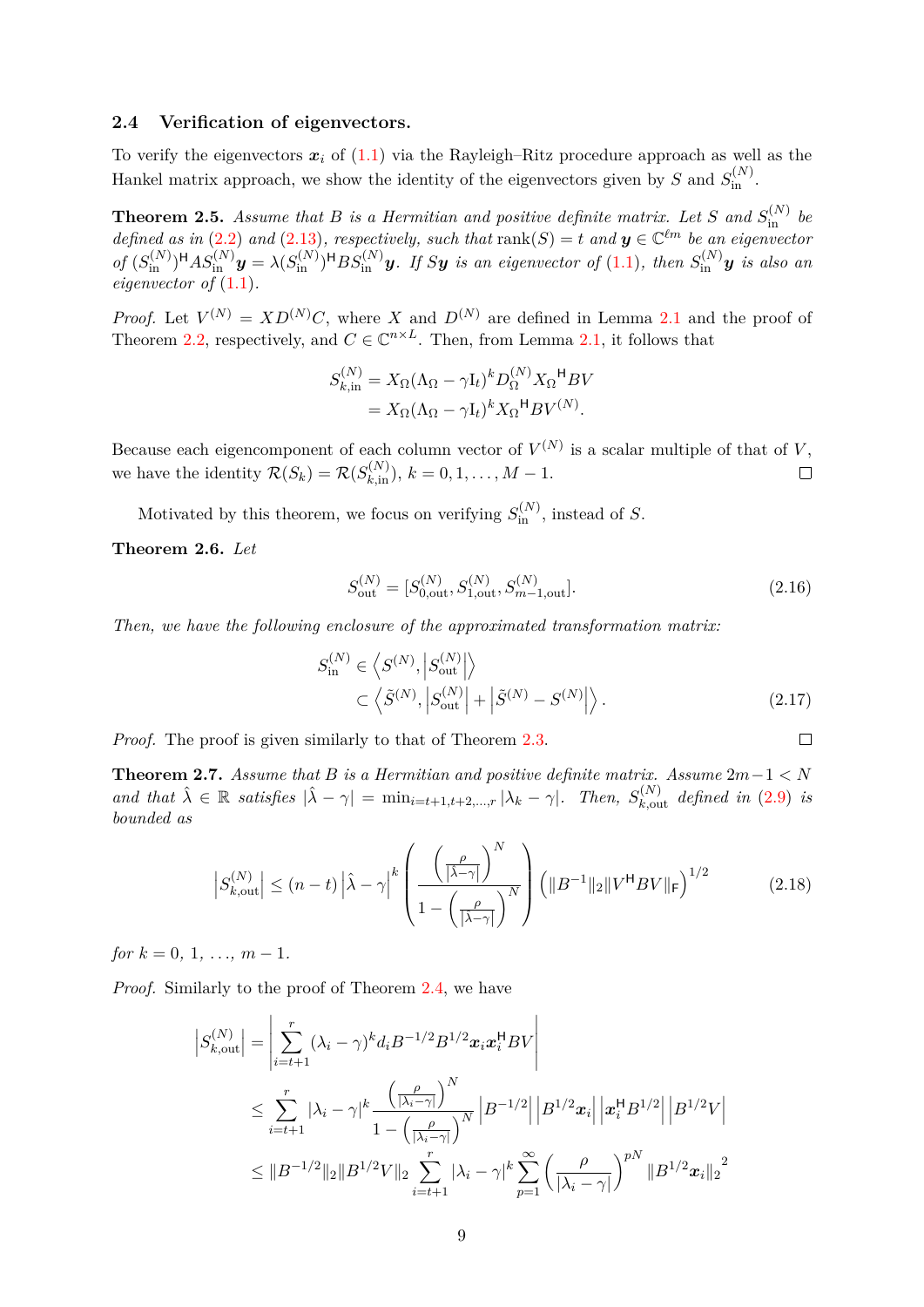$$
= ||B^{-1}||_2^{1/2} ||V^{\mathsf{H}}BV||_2^{1/2} \sum_{i=t+1}^r \sum_{p=1}^\infty \rho^{pN} |\lambda_i - \gamma|^{-(pN-k)}
$$
  

$$
\leq (||B^{-1}||_2 ||V^{\mathsf{H}}BV||_2)^{1/2} \sum_{i=t+1}^r \sum_{p=1}^\infty \rho^{pN} |\hat{\lambda} - \gamma|^{-(pN-k)}
$$
  

$$
= (\lambda_{\min}(B)^{-1} ||V^{\mathsf{H}}BV||_F)^{1/2} (r-t) |\hat{\lambda} - \gamma|^k \left( \frac{\left(\frac{\rho}{|\hat{\lambda} - \gamma|}\right)^N}{1 - \left(\frac{\rho}{|\hat{\lambda} - \gamma|}\right)^N} \right)
$$

for  $i = t + 1, t + 2, \ldots, r$ . Here, we used the *B*-orthonormality of the eigenvectors  $||B^{1/2}x_i||_2^2 =$  $x_i$ <sup>H</sup> $Bx_i = 1$ .

**Remark 2.2.** *The evaluations* [\(2.17\)](#page-8-0)*,* [\(2.18\)](#page-8-1) *can also be used for the Hankel matrix approach [\[12\]](#page-19-9) for the evaluation of eigenvectors.*

**Remark 2.3.** *In Theorem [2.7,](#page-8-2) a Hermitian matrix B is required to be positive definite for the verification of eigenvectors, contrarily to the verification of eigenvalues, cf. Theorem [2.4.](#page-7-1)*

The evaluation of the numerical error  $|\tilde{S}^{(N)} - S^{(N)}|$  in [\(2.17\)](#page-8-0), i.e.,  $|\tilde{S}_k^{(N)} - S_k^{(N)}|$  $\binom{k^{(N)}}{k}$  for each  $k = 0, 1, \ldots, m - 1$ , involves the error evaluation of the solution

<span id="page-9-3"></span><span id="page-9-2"></span>
$$
Y_j = (z_j B - A)^{-1}BV
$$
\n(2.19)

of the linear system of equations with multiple right-hand sides  $(z_jB - A)Y_j = BV$  associated with

$$
S_k^{(N)} = \frac{1}{N} \sum_{j=1}^{N} \exp((k+1)\theta_j \mathbf{i}) Y_j
$$
\n(2.20)

for  $k = 0, 1, \ldots, m - 1$ . The enclosure of  $Y_j$  can be obtained by using standard verification methods, e.g.  $[32, 33]$  $[32, 33]$  $[32, 33]$ . For efficiency, the technique based on  $[12,$  Theorem 4.1 can be also used.

### **2.5 Implementation**

We present implementation issues of the proposed method. We assume that the numbers of  $\ell$  and *m* satisfy  $\ell m = t$ . Also, the proposed method needs to determine the number of the parameter *N*. Each quadrature point  $z_j$  gives rise to a linear system  $(z_jB - A)Y_j = BV$  to solve. The evaluation of a solution for each linear system is the most expensive part, whereas the quadrature errors  $|M_{\text{out}}^{(N)}|$  and  $|S_{\text{out}}^{(N)}|$  reduce as the number of quadrature points *N* increases (see Theorems [2.4](#page-7-1) and [2.7\)](#page-8-2). To achieve efficient verification, it is favorable to evaluate solutions of the linear systems as few as possible. Hence, there is a trade-off between the computational cost and quadrature error. The number of quadrature points *N* has been heuristically determined in the complex moment eivensolvers for numerical computations. For numerical verification, a reasonable number *N* can be determined according to the quadrature error. The error bounds  $(2.15)$  and  $(2.18)$  can be used to determine a reasonable number of quadrature points. The least number of *N* such that

$$
N \ge \begin{cases} \frac{1}{2} \left( \log \frac{\rho}{|\hat{\lambda} - \gamma|} \right)^{-1} \log \left( \frac{\delta}{c_1(r - t) + \delta} \right) & \text{for eigenvalues,} \end{cases}
$$
 (2.21)

<span id="page-9-1"></span><span id="page-9-0"></span>
$$
\left\{\n\begin{array}{c}\n\text{log} \\
\text{log} \\
\text{log} \\
\text{log}\left(\frac{\delta}{c_2(r-t)+\delta}\right)\n\end{array}\n\right.\n\text{for eigenvectors}\n\tag{2.22}
$$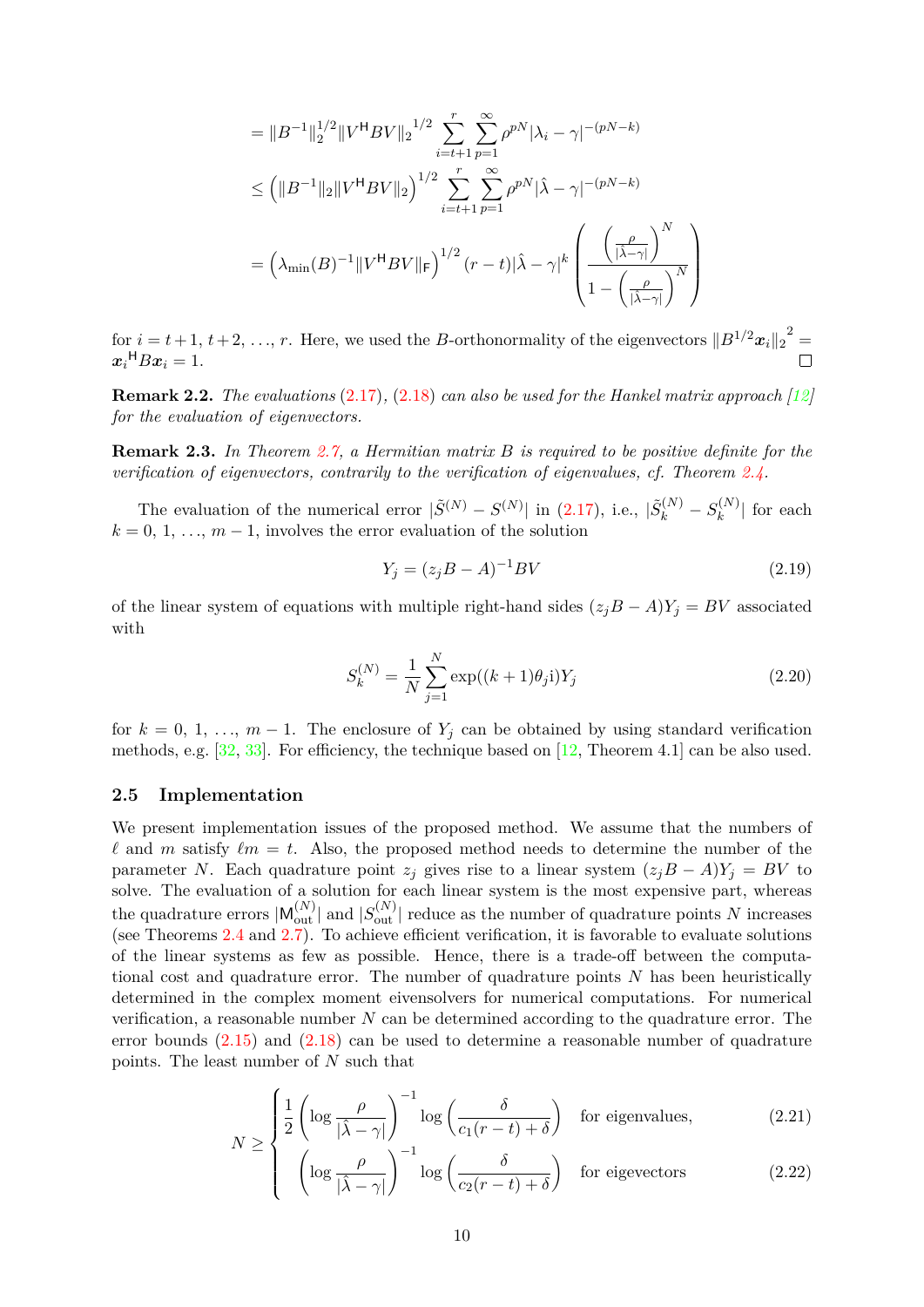yields a quadrature error less than  $\delta$ , i.e.,  $\left| \mathsf{M}_{k,\text{ou}}^{(N)} \right|$  $\begin{aligned} \binom{N}{k,\text{out}} \leq \delta \text{ and } \left| S_{k,\text{out}}^{(N)} \right| \leq \delta \end{aligned}$  $\left| \sum_{k,\text{out}}^{(N)} \right| \leq \delta$ , respectively, at the least cost, where

$$
c_1 = ||V^{\mathsf{H}}BV||_{\mathsf{F}} \max_{k=0,1,\dots,2m-1} |\hat{\lambda} - \gamma|^k,
$$
  

$$
c_2 = (||B^{-1}||_2||V^{\mathsf{H}}BV||_{\mathsf{F}})^{1/2} \max_{k=0,1,\dots,m-1} |\hat{\lambda} - \gamma|^k
$$

*.*

We summarize the above procedures in Algorithm [2.1.](#page-10-1) Here, we denote interval quantities with square brackets [ $\cdot$ ] and the quantity in the right-hand sides of [\(2.15\)](#page-7-0) and [\(2.18\)](#page-8-1) by  $\mu_{k,out}^{(N)}$  and  $\sigma_{k,\text{out}}^{(N)}$ , respectively.

<span id="page-10-1"></span>**Algorithm 2.1** Rayleigh–Ritz procedure approach.

**Require:**  $A \in \mathbb{C}^{n \times n}$ ,  $B \in \mathbb{C}^{n \times n}$ ,  $\ell$ ,  $m \in \mathbb{N}_+$  such that  $t = \ell m$ ,  $V \in \mathbb{C}^{n \times \ell}$ ,  $\gamma$ ,  $\rho \in \mathbb{R}$ , and  $\delta > 0$ . **Ensure:** [ $\lambda_i$ ], [ $\bm{x}_i$ ],  $i = 1, 2, ..., t$ 1: Determine *N* by using [\(2.21\)](#page-9-0) or [\(2.22\)](#page-9-1). 2: Compute  $[\theta_j] = [(2j-1)\pi/N], [z_j] = [\gamma + \rho \exp(i[\theta_j])], j = 1, 2, ..., N$ 3: Rigorously compute a lower bound of  $|\hat{\lambda} - \gamma| = \min_{k=t+1, t+2, ..., r} |\lambda_k - \gamma|$ . 4: Compute  $[|M_{k,\text{out}}^{(N)}|]$  from  $[\mu_{k,\text{out}}^{(N)}]$ ,  $k = 0, 1, ..., 2m - 1$ . 5: Compute  $[Y_j]$  in  $(2.19), j = 1, 2, ..., N$  $(2.19), j = 1, 2, ..., N$ . 6: Compute  $[S_k^{(N)}]$  $\binom{N}{k} = \left< \tilde{S}^{(N)}_k \right.$  $S_k^{(N)}, |\tilde{S}_k^{(N)}-S_k^{(N)}|$  $\binom{n(N)}{k}$  using [\(2.20\)](#page-9-3),  $k = 0, 1, ..., m - 1$ . 7: Compute  $\mathcal{M}_k^{(N)}$  $\binom{N}{k}$  =  $\left<\tilde{\mathsf{M}}_k^{(N)}\right>$  $\binom{N}{k}, \vert \tilde{\sf M}^{(N)}_k - {\sf M}^{(N)}_k$  ${k(N) \choose k}$  using [\(2.10\)](#page-5-3),  $k = 0, 1, ..., 2m - 1$ . 8: Compute  $[M_{k,in}^{(N)}]$  using  $(2.14), k = 0, 1, ..., 2m - 1$  $(2.14), k = 0, 1, ..., 2m - 1$ . 9: From  $[H_{m,\text{in}}^{<(N)}], [H_{m,\text{in}}^{(N)}]$  from  $\mathsf{M}_{k,\text{in}}^{(N)}, k = 0, 1, \ldots, 2m - 1$ . 10: Compute the eigenvalue  $[\lambda_i]$  and eigenvector  $[y_i]$  of the generalized eigenvalue prob- $\text{lem } [H_{m,\text{in}}^{<(N)}]$ *y*<sub>*i*</sub> =  $\lambda_i[H_{m,\text{in}}^{<(N)}]$ *y*<sub>*i*</sub>, *i* = 1, 2, . . . , *t*. 11: Rigorously compute an upper bound of  $|S_{k,\text{out}}^{(N)}|$  using  $\sigma_{k,\text{out}}^{(N)}$ ,  $k = 0, 1, ..., m - 1$ . 12: Form  $|S_{\text{out}}^{(N)}|$  using  $(2.16), \,\tilde{S}^{(N)} = [\tilde{S}_0^{(N)}]$  $(2.16), \,\tilde{S}^{(N)} = [\tilde{S}_0^{(N)}]$  $\widetilde{S}^{(N)}_1, \widetilde{S}^{(N)}_1$  $\tilde{S}^{(N)}_1, \ldots, \tilde{S}^{(N)}_{M-1}$  $\left[\tilde{S}^{(N)} - S^{(N)}\right]$ , and  $\left|\tilde{S}^{(N)} - S^{(N)}\right|$ . 13: Compute  $[S_{\text{in}}^{(N)}]$  using  $(2.17)$ . 14: Compute  $[\boldsymbol{x}_i] = [S_{\text{in}}^{(N)} \boldsymbol{y}_i].$ 

# <span id="page-10-0"></span>**3 Numerical experiments**

Numerical experiments show that the proposed method is superior to previous methods in terms of efficiency, while maintaining verification performance. The efficiency is evaluated in terms of CPU time. The performance of verification is evaluated in terms of the radii of the intervals of the verified eigenvalue and entries of the eigenvectors.

All computations are performed on a computer with an Intel Xeon Platinum 8176M 2.10 GHz central processing unit (CPU), 3 TB of random-access memory (RAM), and the Ubuntu 18.04.5 LTS operating system. All programs are implemented and run in MATLAB Version 9.6.0.1335978 (R2019a) Update 8 for double precision floating-point arithmetic with unit roundoff  $u = 2^{-53} \approx 1.1 \cdot 10^{-16}$ . We use INTLAB version 11 [\[29\]](#page-20-11) for interval arithmetic. The compared methods are the combination of the MATLAB built-in function eigs for the solution of the eigenvalue problem and INTLAB function verifyeig for verification, which is denoted by eigs+verifyeig, and the Hankel matrix approaches in [\[12\]](#page-19-9). The matrix  $V \in \mathbb{R}^{n \times \ell}$  are generated by using the built-in MATLAB function randn. The tolerance of quadrature error  $\delta$  is set to  $10^{-15}$ . The number of quadrature points *N* for the complex moment approaches is determined according to the criteria  $[12, (12)]$  $[12, (12)]$  and  $(2.21)$  for the verification of eigenvalues and  $(2.22)$  for the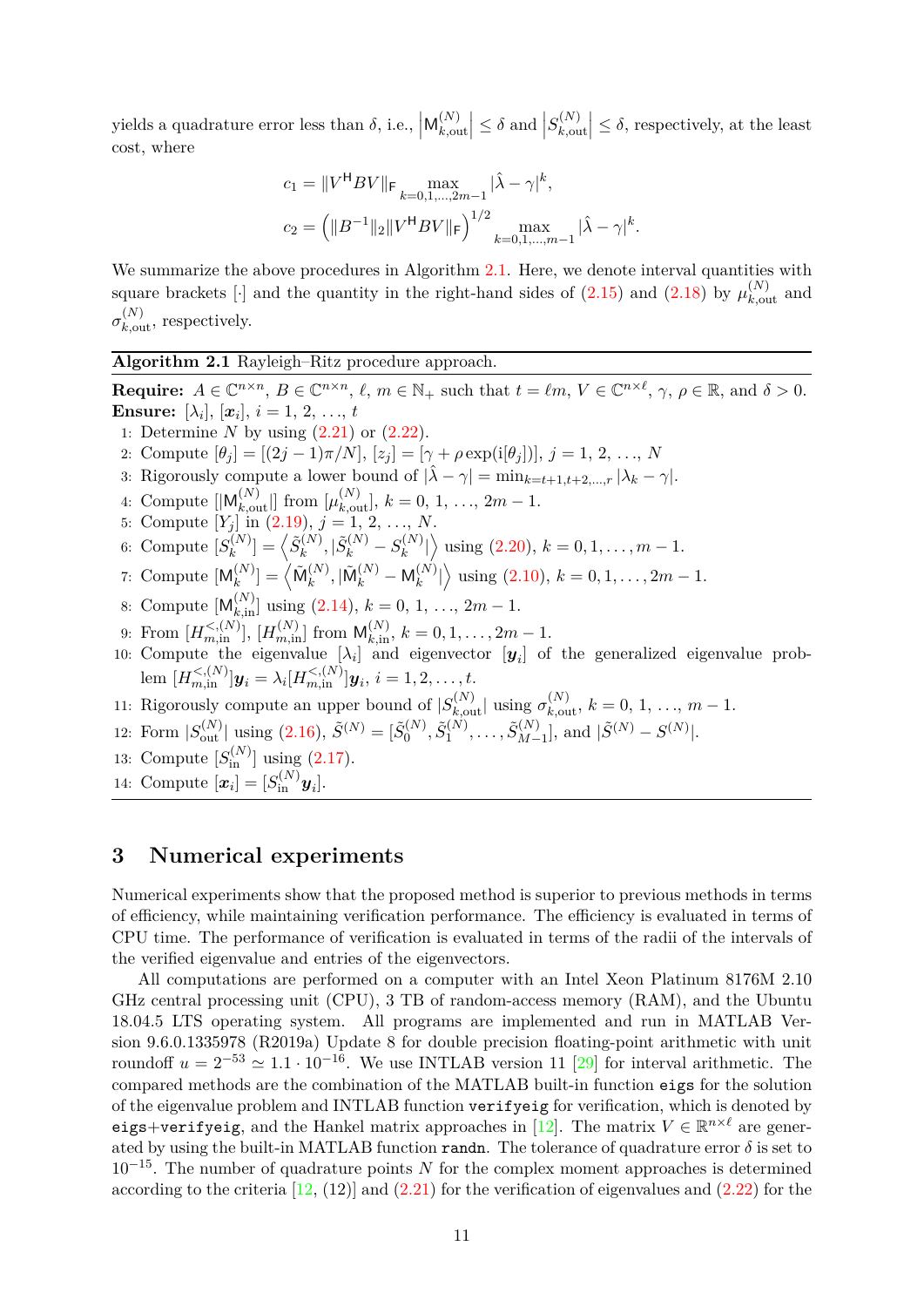verification of eigenvectors. The eigenvalues and eigenvectors of  $[H_{m,in}^{<(N)}]$   $y = \lambda [H_{m,in}^{(N)}]$  *y* in line 9 of Algorithm [2.1](#page-10-1) are verified by using the INTLAB function verifyeig. Here, verifyeig can deal with multiple and nearly multiple eigenvalues [\[30\]](#page-21-7). Note again that the number of eigenvalues in the interval  $\Omega$  is assumed to be given in advance.

### **3.1 Efficiency**

To show an advantage of the proposed method in efficiency in terms of the CPU time, we test on the problem with matrices

$$
A = \text{tridiag}(-1, 2, -1) \in \mathbb{R}^{n \times n}, \quad B = \text{diag}(b_1, b_2, \dots, b_n) \in \mathbb{R}^{n \times n}
$$
(3.1)

with size  $n = 2^s$ ,  $s = 5, 6, \ldots, 16$ , where tridiag( $\cdot, \cdot, \cdot$ ) denotes the tridiagonal Toeplitz matrix consisting of a triplet and the value of  $b_i$  normally distributes with mean 1 and variance  $10^{-7}$ . The eigenvalue problem with the coefficient matrices  $(3.1)$  models an one-dimensional harmonic oscillator consisting of *n* mass points and  $n + 1$  springs. See [\[12,](#page-19-9) section 5] for details.

We compute and verify the four eigenvalues closest to two on the real axis so that we set the numbers of parameters  $\ell = m = 2$ , i.e.,  $\ell m = 4$ , and the contour Γ to a circle with center 2 on the real axis. Perturbation theory of generalized Hermitian eigenvalue problems [\[24,](#page-20-12) Theorem 8.3] gives the following bound between an eigenvalue  $\lambda_i$  of [\(1.1\)](#page-0-0) and an eigenvalue  $\lambda_i(A)$  of A:

<span id="page-11-0"></span>
$$
|\lambda_i(A) - \lambda_i| \le |\lambda_i(A)| \|\Delta B\|_2 \|B^{-1}\|_2,
$$

where  $\Delta B = I - B$ . Thus, a lower bound of  $|\hat{\lambda} - \gamma|$  and radius  $\rho$  of  $\Gamma$  are derived to enclose the four eigenvalues.

Figure [3.1](#page-12-0) shows the elapsed CPU time for the proposed and compared methods versus the size of matrix pencils [\(3.1\)](#page-11-0). The Hankel matrix and Rayleigh–Ritz procedure approaches are tested when they use and do not use the technique based on  $[12,$  Theorem 4.1 for efficiently verifying the linear solve [\(2.19\)](#page-9-2). The input arguments of eigs are set to compute the four eigenvalues closest to two on the real axis. This figure shows that this technique substantially improves the efficiencies of these approaches in terms of the CPU time. These approaches become faster than eigs+verifyeig for large cases with *s >* 10 and this is pronounced, as the matrix becomes large. Further, the Rayleigh–Ritz procedure approach is nearly twice faster than the Hankel matrix approach.

To make a detailed observation, Figure [3.2](#page-12-0) shows the breakdown of the CPU times for the Hankel matrix and Rayleigh–Ritz procedure approaches using technique based on [\[12,](#page-19-9) Theorem 4.1 for the problem with  $(3.1)$  for  $n = 2^{16}$ . The linear solve stands for the CPU time required to evaluate the linear solves with respect to the quadrature points, e.g., step 5 of Algorithm [2.1](#page-10-1) for the Rayleigh–Ritz procedure approach. The misc stands for the CPU time required for the other procedures. This figure shows that the linear solve took more than half of the total CPU time and the Rayleigh–Ritz procedure approach results in twice faster CPU time than the Hankel matrix approach. Since the *N* linear solves can be evaluated independently, these approach can reduce the CPU time for the linear solves nearly to 1*/N* when implemented in parallel. Evaluations of these performances in a parallel computer are left for future work.

Table [3.1](#page-13-0) gives the infimum and supremum of the verified eigenvalues for each number of *s* for each method. Here, the Hankel matrix and Rayleigh–Ritz procedure approaches employ the technique using  $[12,$  Theorem 4.1 for efficiently verifying the solution of the linear systems [\(2.19\)](#page-9-2). Each row shows for each number of *s*, the infimum and supremum of the verified eigenvalues  $\lambda_1 \leq \lambda_2 \leq \lambda_3 \leq \lambda_4$ . In each subtable, each row gives digits that are the same as those of the exact eigenvalues in a single line and digits that mean the supremum and infimum of the exact eigenvalues in double lines. The number of quadrature points *N* for the complex moment approaches is given in the second column. These tables show that as *s* increases, the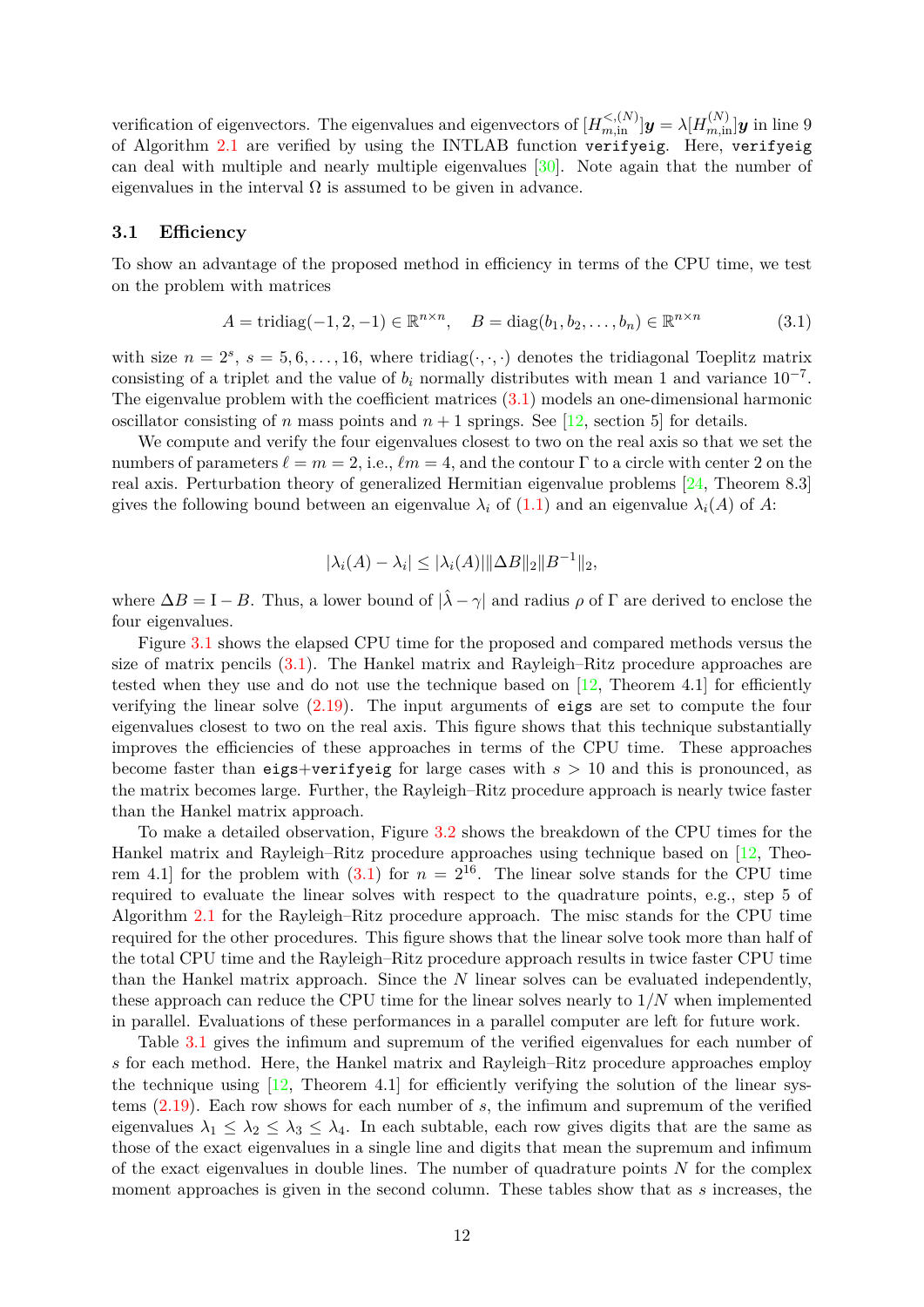<span id="page-12-0"></span>

Figure 3.1: CPU time for each method versus the size *n* of the test problems with  $(3.1)$ .



Figure 3.2: Breakdown of the CPU times for the Hankel matrix and Rayleigh–Ritz procedure approaches for the problem with  $(3.1)$  for  $n = 10^{16}$ .

number of correct digits tends to decrease and the required number of quadrature points tends to increase for the complex moment approaches. The Hankel matrix approach tend to give more correct digits than the Rayleigh–Ritz approach. Even as *s* increases, eigs+verifyeig gives almost fully correct digits. The Rayleigh–Ritz procedure approach requires half the number of quadrature points for the Hankel matrix approach.

Table [3.2](#page-14-0) gives the maximum of the verified radii of the entries of the eigenvectors corresponding to the eigenvalues near 2 for the test problems with  $(3.1)$ . Here, the Hankel matrix and Rayleigh–Ritz procedure approaches employ the technique using  $[12,$  Theorem 4.1 for efficiently verifying the solution of the linear systems [\(2.19\)](#page-9-2). In each subtable, each column shows for each number of *s*, the radius of the eigenvectors  $x_1, x_2, x_3$ , and  $x_4$  corresponding to  $\lambda_1, \lambda_2$ ,  $\lambda_3$ , and  $\lambda_4$ . These tables show that as the size  $n = 2^s$  of the problem increases, the maximum interval radius tends to increase.

**Remark 3.1.** *In the above observations, the Rayleigh–Ritz procedure approach tends to give larger interval radii than the others. A reason for this deterioration is that the enclosure of*  $M_{k,\text{in}}^{(N)}$  *is obtained from*  $|M_k^{(N)} - \tilde{M}_k^{(N)}|$  $\binom{N}{k}$  due to [\(2.14\)](#page-6-3). The latter is computed by [\(2.10\)](#page-5-3), which *suffers rounding errors occurring in the solution*  $Y_j$ . The enclosures of both  $\tilde{S}_i^{(N)}$  $\tilde{S}^{(N)}_i$  and  $\tilde{S}^{(N)}_j$ *j* affect the enclosure of  $\tilde{M}_{i+j+1}^{(N)}$ . This leads to increases of the interval radii of the coefficient *matrices of the reduced eigenvalue problem*  $[H_{m,in}^{<(N)}]$ *y* =  $\lambda[H_{m,in}^{(N)}]$ *y and the interval redii of the verified eigenpairs, as a by-product. A remedy for improving the accuracy of the solution is to use iterative refinements [\[26\]](#page-20-13). Meanwhile, the Hankel matrix approach suffers rounding errors in the computation of single complex moments. Note that the truncation errors of quadrature for both complex moment approaches are in the same order in this experiment.*

### **3.2 Multiple eigenvalue**

To show the verification performance of the proposed method in the presence of multiple eigenvalues, we test on the problem with matrices

<span id="page-12-1"></span>
$$
A = diag(0, 0, \dots, 0, 1, 1, 1 + \varepsilon, 2, 3, 4) \in \mathbb{R}^{n \times n}, \quad B = I_n, \quad \varepsilon = 10^{-s}, \quad s = 1, 2, \dots, \quad n = 100,
$$
\n(3.2)

which has eigenvalues 0 with multiplicity  $n-6$ , 1 with multiplicity 2,  $1+\varepsilon$  with multiplicity 1 for  $\varepsilon \neq 0$ , and simple eigenvalues 2, 3, and 4. The verified eigenvalues of interest are located in a circle with center 2*.*5 and radius 2, i.e., six eigenvalues exists in the circle. Hence, we set the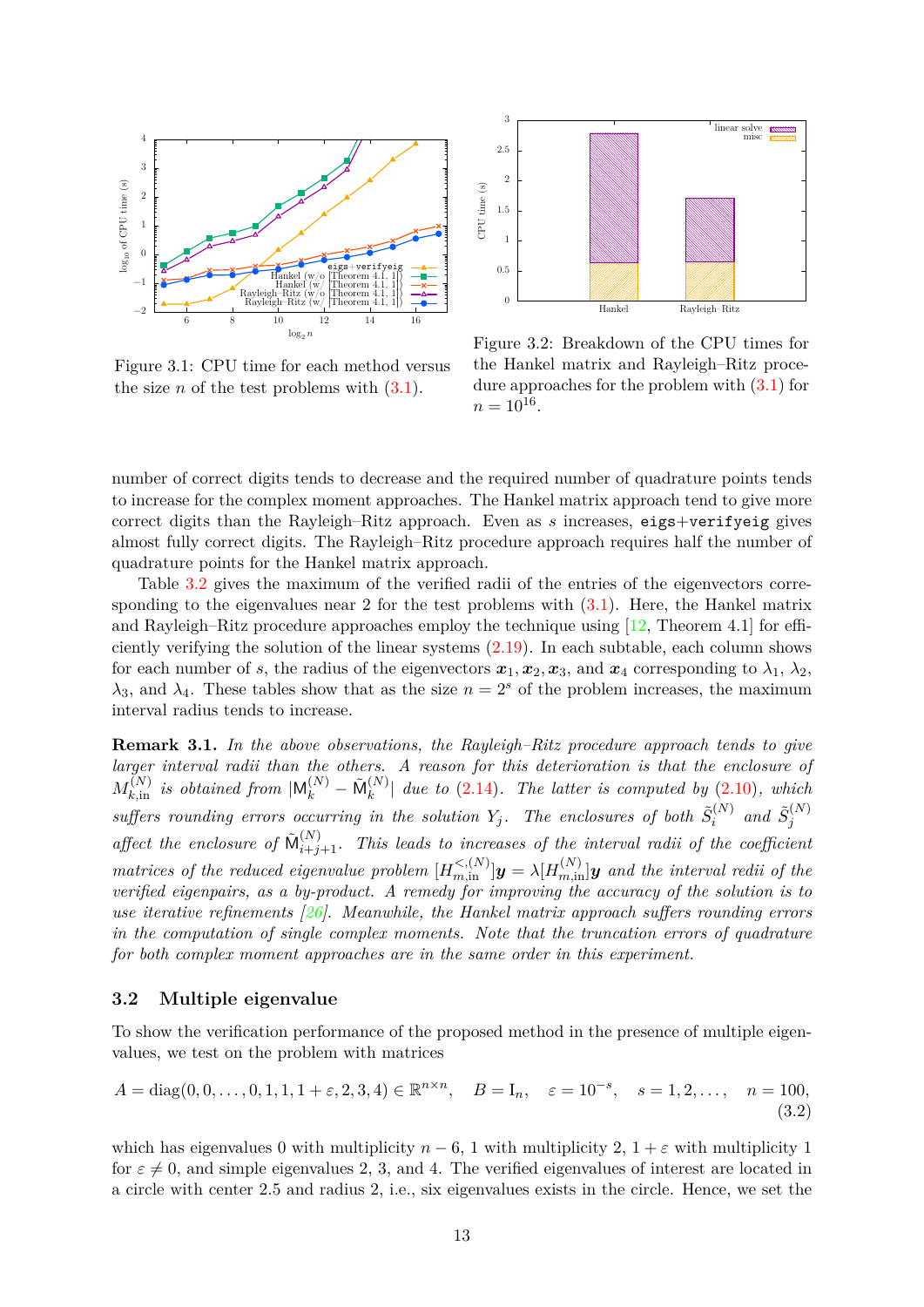<span id="page-13-0"></span>Table 3.1: Infimum and supremum of the verified four eigenvalues near 2 for the test problems with [\(3.1\)](#page-11-0).

(a) eigs+verifyeig.

| $\mathcal{S}_{\mathcal{S}}$ | $\lambda_1$                                                                                                           | $\lambda$ 2 |  |  |
|-----------------------------|-----------------------------------------------------------------------------------------------------------------------|-------------|--|--|
|                             | $5 1.71537033235013_4^5 1.90483618825803_5^6 2.095163853542021 2.28462968839571_3^3$                                  |             |  |  |
| 6                           | $1.855130417880838$ 1.951672558144470 2.04832754149673 $_6^7$ 2.14486962137112 $_3^4$                                 |             |  |  |
|                             | 7   1.92695596486600 $^{9}_{8}$ 1.97564720057065 $^{7}_{6}$ 2.02435286052257 $^{5}_{4}$ 2.07304405792919 $^{1}_{0}$   |             |  |  |
|                             | 8 1.963329774559972 1.98777597272563 $^{9}_{8}$ 2.01222401227200 $^{2}_{1}$ 2.03667024056232 $^{7}_{6}$               |             |  |  |
|                             | 9   1.981628368572177 1.993876045084104 2.006123950507254 2.01837162549658 $\frac{8}{7}$                              |             |  |  |
|                             | $10 1.990805123444199\ \ 1.99693503831713_8^9\ \ 2.00306497281993_5^6\ \ 2.00919486928309_4^5$                        |             |  |  |
|                             | $11 1.9954003070059_{79}^{80}$ 1.99846676513378 $_4^5$ 2.00153322910796 $_7^8$ 2.00459969172964 $_8^9$                |             |  |  |
|                             | $12 1.99769958798105\frac{8}{7}$ 1.9992332015574 $^{20}_{19}$ 2.00076680789580 $^{3}_{2}$ 2.00230040607660 $^{6}_{5}$ |             |  |  |
|                             | $13 1.99884965651098_8^9$ 1.999616555784293 2.000383452559825 2.0011503467218 $_{89}^{90}$                            |             |  |  |
|                             | $14 1.999424794537495\ \ 1.99980826342074_8^9\ \ 2.000191735211724\ \ 2.00057520989805_7^8$                           |             |  |  |
|                             | $15 1.99971238742483_2^3$ 1.999904128280850 2.00009587002768 <sup>7</sup> <sub>6</sub> 2.00028761266374 <sup>8</sup>  |             |  |  |
|                             | 16 1.999856191688560 1.999952062997465 2.00004793533377 $\frac{8}{7}$ 2.00014380869740 $\frac{1}{0}$                  |             |  |  |

(b) Hankel matrix approach.

| $\mathcal{S}$ | $\perp N$ | $\lambda_1$                                | $\lambda_2$                        | $\lambda_3$                       |                                           |
|---------------|-----------|--------------------------------------------|------------------------------------|-----------------------------------|-------------------------------------------|
| 5             |           | 76 1.7153703323 <sup>52348</sup>           | 1.9048361882 $\frac{68985}{47090}$ | 2.095163853550593                 | 2.284629688404012                         |
| 6             |           | 78 1.8551304178 $^{85160}_{76541}$         | $1.951672558_{097438}^{193924}$    | 2.048327541603956                 | 2.144869621393821                         |
|               |           | $78\ \ 1.9269559648^{70775}_{61249}$       | $1.975647200_{456114}^{685677}$    | $2.024352860_{495618}^{550165}$   | 2.073044057970314                         |
| 8             |           | 80 1.963329774583632                       | 1.987775972730672                  | 2.012224012280092                 | $2.036670240\substack{614189\\510471}$    |
| 9             |           | $82\ \ 1.981628368^{612764}_{531830}$      | $1.99387604508_{0758}^{7442}$      | $2.006123950_{499947}^{514671}$   | $2.018371625_{460622}^{523545}$<br>469633 |
|               |           | 10 82 1.990805123477897                    | 1.99693503 <sup>8714281</sup>      | 2.003064972941428                 | 2.009194869330294                         |
|               |           | $11 84 1.99540030_{6918166}^{7094033}$     | 1.998466765303971                  | $2.001533229_{073259}^{142923}$   | $2.00459969_{1350860}^{2108434}$          |
|               |           | $12 86\ \ 1.9976995_{82687250}^{93275413}$ | 1.99923320 $^{2514280}_{0602390}$  | 2.000766808765280                 | $2.00230040_{2673471}^{9504552}$          |
|               |           | 13 88 1.99884965 $\frac{9203680}{3826925}$ | 1.999616557479218                  | 2.000383456458023                 | 2.001150353592375                         |
| 14            |           | 88 1.999424799668297                       | $1.99980826_{2638995}^{4202715}$   | 2.000191736025405                 | $2.0005752_{08927021}^{10869043}$         |
|               |           | 15 90 1.99971238 $^{9523053}_{5326499}$    | $1.9999041_{23444278}^{33118563}$  | $2.0000958^{71143737}_{68911830}$ | 4857982<br>2.00028761<br>0469643          |
|               |           | 16 92 1.999856216719115                    | 1.999952065734205                  | 2.000047939511890                 | $2.0001438_{02072102}^{15323321}$         |

(c) Rayleigh–Ritz procedure approach.

|                 | $s \mid N$ | $\lambda_1$                                        | $\lambda_2$                        | $\lambda_3$                             | $\lambda_4$                          |
|-----------------|------------|----------------------------------------------------|------------------------------------|-----------------------------------------|--------------------------------------|
| 5               |            | 38 1.7153703323 $\frac{54559}{45711}$              | $1.9048361882_{42155}^{73914}$     | 2.095163853555114                       | 2.284629688414223                    |
| 6               |            | 40 1.8551304178 $^{93347}_{68328}$                 | 1.951672558243334                  | 2.048327541758824                       | 2.144869621469818                    |
| 7               |            | 40 1.926955964887875                               | 1.975647200 $^{872767}_{268550}$   | 2.024352860 $\substack{588034\\457115}$ | 2.073044058099429                    |
| 8               |            | 40 1.963329774688207                               | 1.987775972769999                  | 2.012224012310514                       | $2.03667024_{0113744}^{1010910}$     |
| 9               |            | 42 1.981628369400253                               | $1.993876045_{024694}^{143511}$    | $2.006123950_{366358}^{648153}$         | $2.01837162_{4981080}^{6012101}$     |
| 10 <sup>1</sup> |            | 42 1.990805124503434                               | $1.9969350_{31603472}^{45030815}$  | 2.003064975061955                       | 2.009194870206860                    |
|                 |            | 11 42 1.99540030 $^{9656255}_{4355702}$            | 1.99846676 $^{9681816}_{0585749}$  | $2.0015332_{28163114}^{30052822}$       | 2.004599702417197                    |
|                 |            | 12 44 1.997699942331091                            | $1.999233_{151035052}^{252079796}$ | 2.000766852090242                       | $2.002300_{208338236}^{603815044}$   |
|                 |            | 13 44 1.998849909217316                            | 1.999616663453885<br>448114726     | $2.000383_{184381851}^{720737856}$      | $2.0011_{49721291246}^{50972152649}$ |
|                 |            | 14 44 1.99942 $5158153283$<br>4430921692           | 1.999808301791060                  | $2.000191_{686133423}^{784290023}$      | $2.000575_{100797855}^{318998258}$   |
| 15 <sub>l</sub> |            | 46 1.999712660386159                               | 1.999904605027210                  | 2.000095974862376                       | 2.000287891951853                    |
|                 |            | $16\, \,46\, \,1.9998^{62414490342}_{49968886786}$ | 1.999952538623688                  | 2.000048460188579                       | 2.000144839415086                    |

values of parameters  $\ell = 3$  and  $m = 2$ , i.e.,  $\ell m = 6$ . A rigorous bound of the quantity  $|\hat{\lambda} - \gamma|$ required in line 3 of Algorithm [2.1](#page-10-1) is computed by using the INTLAB function isregular hereafter. The solutions of linear systems  $(z_jB - A)Y_j = BV$ ,  $j = 1, 2, ..., N$ , are rigorously evaluated in line 4 of Algorithm [2.1](#page-10-1) by using MATLAB function mldivide hereafter.

Table [3.3](#page-15-0) gives the interval radii of the verified eigenvalues for the test problem with [\(3.2\)](#page-12-1)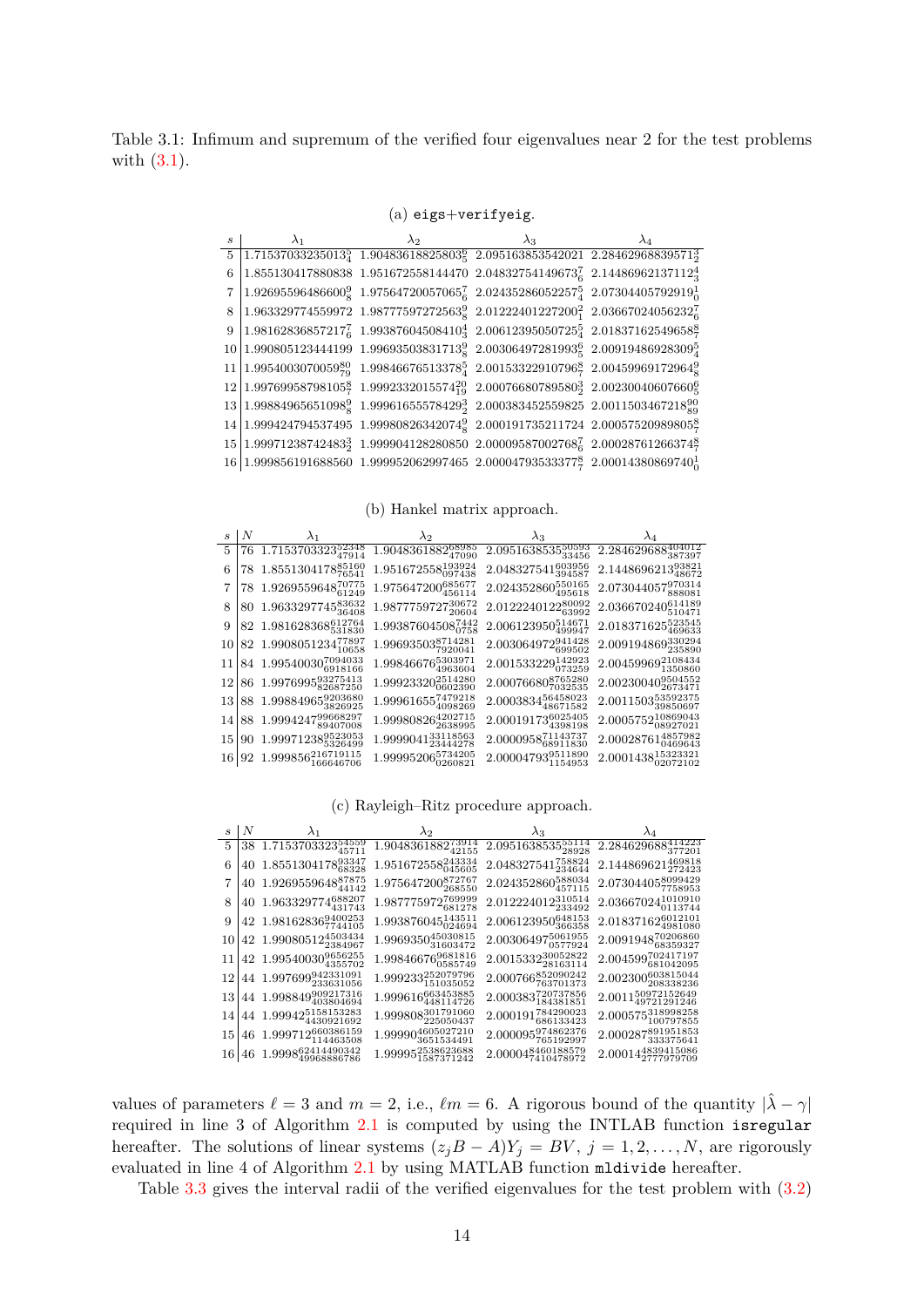<span id="page-14-0"></span>Table 3.2: Maximum radii of the entries of the verified eigenvectors corresponding to the eigenvalues near 2 for the test problems with [\(3.1\)](#page-11-0).

|  | $(a)$ eigs+verifyeig. |  |  |
|--|-----------------------|--|--|
|--|-----------------------|--|--|

| $\boldsymbol{s}$ | $x_1$                                    | $x_2$ | $x_3$                               | $x_4$ |
|------------------|------------------------------------------|-------|-------------------------------------|-------|
| -5               |                                          |       | 4.17e-16 5.56e-16 8.61e-16 6.11e-16 |       |
| 6                |                                          |       | 6.11e-16 8.89e-16 1.28e-15 8.89e-16 |       |
| 7                |                                          |       | 7.50e-16 1.10e-15 1.67e-15 1.66e-15 |       |
| 8                |                                          |       | 1.18e-15 1.75e-15 2.56e-15 1.71e-15 |       |
| 9                |                                          |       | 1.47e-15 2.18e-15 3.31e-15 2.23e-15 |       |
|                  | $10 2.34e-15$ 3.50e-15 5.10e-15 3.41e-15 |       |                                     |       |
|                  | $11 2.91e-15$ 4.36e-15 6.62e-15 6.62e-15 |       |                                     |       |
|                  | 12 4.66e-15 6.98e-15 1.02e-14 1.02e-14   |       |                                     |       |
|                  | $13 5.81e-15 8.71e-15 1.33e-14 1.33e-14$ |       |                                     |       |
|                  | 14 1.40e-14 1.40e-14 2.04e-14 1.36e-14   |       |                                     |       |
| 151              |                                          |       | 1.75e-14 1.75e-14 2.65e-14 1.77e-14 |       |
|                  | 16 2.80e-14 2.80e-14 4.08e-14 2.72e-14   |       |                                     |       |

(b) Hankel matrix approach.

| S  | $x_1$                                    | $\boldsymbol{x}_2$                  | $\boldsymbol{x}_3$ | $x_4$ |  |
|----|------------------------------------------|-------------------------------------|--------------------|-------|--|
| 5. |                                          | 1.17e-11 8.44e-12 1.07e-11 1.40e-11 |                    |       |  |
| 6  |                                          | 2.81e-10 1.15e-10 1.09e-10 2.48e-10 |                    |       |  |
| 7  |                                          | 7.56e-10 9.67e-11 1.57e-10 1.21e-09 |                    |       |  |
| 8  |                                          | 7.79e-11 6.47e-10 1.44e-10 2.27e-10 |                    |       |  |
| 9  |                                          | 6.37e-10 8.14e-10 2.68e-09 3.95e-10 |                    |       |  |
|    | 10 3.89e-08 1.15e-08 2.00e-08 2.39e-08   |                                     |                    |       |  |
|    | 11 2.60e-08 4.63e-08 3.81e-08 2.33e-08   |                                     |                    |       |  |
|    | 12 1.44e-06 4.28e-07 5.01e-07 1.01e-06   |                                     |                    |       |  |
|    | 13 2.44e-06 1.37e-06 1.07e-06 1.96e-06   |                                     |                    |       |  |
|    | 14 2.00e-06 1.88e-06 3.75e-06 2.94e-06   |                                     |                    |       |  |
|    | 15 2.66e-05 1.72e-06 1.03e-05 1.71e-05   |                                     |                    |       |  |
|    | $16 2.44e-05 6.38e-05 3.14e-05 3.17e-05$ |                                     |                    |       |  |

(c) Rayleigh–Ritz procedure approach.

 $s$  |  $x_1$   $x_2$   $x_3$   $x_4$  1.32e-11 9.41e-12 1.19e-11 1.55e-11 3.18e-10 1.30e-10 1.24e-10 2.82e-10 8.53e-10 1.11e-10 1.81e-10 1.38e-09 8.69e-11 7.22e-10 1.62e-10 2.54e-10  $9|6.76e-108.24e-102.86e-093.96e-10$  4.07e-08 1.20e-08 2.09e-08 2.50e-08 2.56e-08 4.45e-08 3.63e-08 2.23e-08 1.08e-06 3.23e-07 3.97e-07 8.05e-07 1.84e-06 1.03e-06 7.99e-07 1.48e-06 1.38e-06 1.28e-06 2.56e-06 2.06e-06 1.60e-05 1.16e-06 6.61e-06 9.84e-06 1.35e-05 3.61e-05 1.71e-05 1.76e-05

for  $s = 1, 2, \ldots, 8$ . Table [3.4](#page-15-0) gives the maximum interval radii of the entries of the verified eigenvectors for the test problem with  $(3.2)$  for  $s = 1, 2, \ldots, 8$ . These tables show that the proposed method works and is robust even in the presence of multiple and nearly multiple eigenvalues. As the number of *s* increases, the interval radii of the verified eigenpairs tend to increase. Even when the number of *s* is large, the interval radii do not deteriorate. The proposed method gives verified multiple eigenvalues 1 and 2 whose interval radii are of order up to 10−<sup>10</sup> and the corresponding verified eigenvectors whose entries have maximum interval radii of order up to  $10^{-10}$ . Similar trends are observed for the Hankel matrix approach.

### **3.3 Effect of the condition number of** *B*

To show the verification performance of the proposed method for varying the condition number of *B*, we test on the test matrix pencil  $zB - A$  with matrices

<span id="page-14-1"></span>
$$
A = \text{pentadiag}(1, 2, 3, 2, 1) \in \mathbb{R}^{100 \times 100}, \quad B = \text{diag}(1, 1, \dots, 1, b_{100}) \in \mathbb{R}^{100 \times 100}, \quad (3.3)
$$

where pentadiag( $\cdot, \cdot$ ) denotes the pentadiagonal Toeplitz matrix consisting of a pentuple. To see the effect of the condition number of *B* on verification performance, the value of an entry  $b_{100}$ varies among 0,  $10^{-16}$ ,  $10^{-15}$ , ...,  $10^{0}$ , i.e., the condition number of *B* associated with the Euclidean norm is 1,  $10^{16}$ ,  $10^{15}$ , ..., 1, respectively. There exist exactly six eigenvalues in the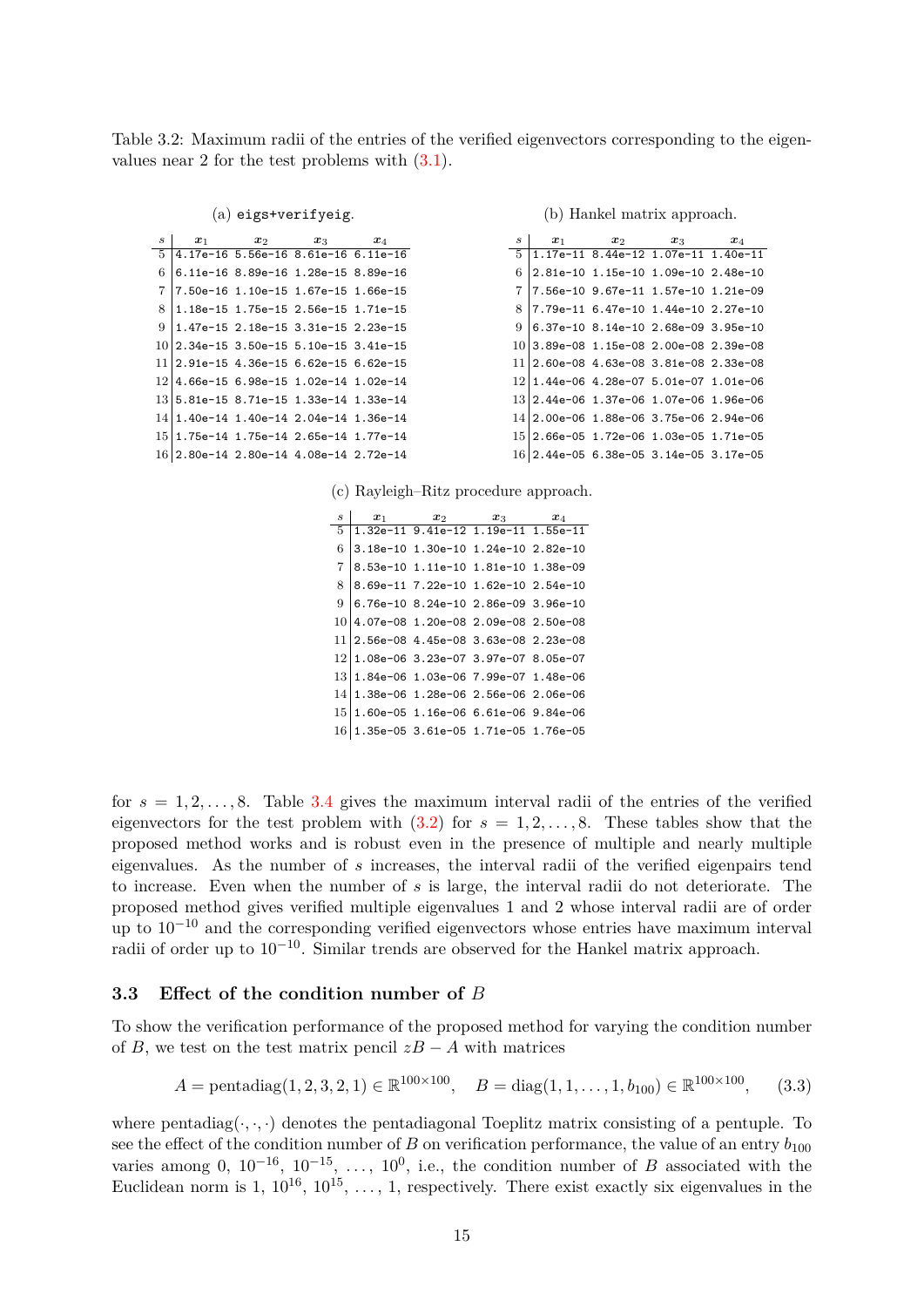<span id="page-15-0"></span>Table 3.3: Interval radii of the verified eigenvalues for the test problems with [\(3.2\)](#page-12-1) with multiple eigenvalues.

|                             | true eigenvalue                                         |   |                 |                                                       |               |                             |  |  |  |  |
|-----------------------------|---------------------------------------------------------|---|-----------------|-------------------------------------------------------|---------------|-----------------------------|--|--|--|--|
| $\mathcal{S}_{\mathcal{S}}$ | 1                                                       | 1 | $1+\varepsilon$ | $\mathcal{D}_{\mathcal{L}}$                           | $\mathcal{D}$ | $\mathcal{D}_{\mathcal{L}}$ |  |  |  |  |
| $\mathbf{1}$                |                                                         |   |                 | 1.06e-10 1.06e-10 7.86e-13 2.83e-11 1.30e-11 5.03e-12 |               |                             |  |  |  |  |
| $\overline{2}$              |                                                         |   |                 | 1.05e-10 1.05e-10 7.33e-13 2.81e-11 1.37e-11 5.03e-12 |               |                             |  |  |  |  |
| 3                           |                                                         |   |                 | 1.05e-10 1.06e-10 7.30e-13 2.82e-11 1.38e-11 5.04e-12 |               |                             |  |  |  |  |
| $\overline{4}$              |                                                         |   |                 | 1.08e-10 1.08e-10 7.29e-13 2.81e-11 1.38e-11 5.03e-12 |               |                             |  |  |  |  |
| 5                           |                                                         |   |                 | 1.05e-10 1.05e-10 7.29e-13 2.81e-11 1.38e-11 5.02e-12 |               |                             |  |  |  |  |
| 6                           |                                                         |   |                 | 1.08e-10 1.08e-10 7.29e-13 2.81e-11 1.38e-11 5.03e-12 |               |                             |  |  |  |  |
| 7                           |                                                         |   |                 | 1.06e-10 1.06e-10 7.32e-13 2.82e-11 1.38e-11 5.03e-12 |               |                             |  |  |  |  |
| 8                           |                                                         |   |                 | 1.11e-10 1.11e-10 7.69e-13 2.82e-11 1.38e-11 5.03e-12 |               |                             |  |  |  |  |
| 9                           |                                                         |   |                 | 6.67e-10 6.67e-10 6.67e-10 2.80e-11 1.37e-11 5.02e-12 |               |                             |  |  |  |  |
| 10                          |                                                         |   |                 | 1.38e-10 1.38e-10 1.38e-10 2.80e-11 1.37e-11 5.04e-12 |               |                             |  |  |  |  |
| 11                          |                                                         |   |                 | 1.08e-10 1.08e-10 1.08e-10 2.79e-11 1.37e-11 5.01e-12 |               |                             |  |  |  |  |
| 12                          |                                                         |   |                 | 1.09e-10 1.09e-10 1.09e-10 2.80e-11 1.37e-11 5.02e-12 |               |                             |  |  |  |  |
| 13                          |                                                         |   |                 | 1.09e-10 1.09e-10 1.09e-10 2.79e-11 1.37e-11 5.01e-12 |               |                             |  |  |  |  |
| 14                          |                                                         |   |                 | 1.04e-10 1.04e-10 1.04e-10 2.80e-11 1.37e-11 5.02e-12 |               |                             |  |  |  |  |
| 15                          |                                                         |   |                 | 1.06e-10 1.06e-10 1.06e-10 2.79e-11 1.37e-11 5.00e-12 |               |                             |  |  |  |  |
| 16                          | $1.05e-10$ 1.05e-10 1.05e-10 2.79e-11 1.37e-11 5.01e-12 |   |                 |                                                       |               |                             |  |  |  |  |

Table 3.4: Maximum radii of the entries of the verified eigenvectors for the test problems with [\(3.2\)](#page-12-1) with multiple eigenvalues.

|                             |   |   |                 | true eigenvalue |                                                             |                |
|-----------------------------|---|---|-----------------|-----------------|-------------------------------------------------------------|----------------|
| $\mathcal{S}_{\mathcal{S}}$ | 1 | 1 | $1+\varepsilon$ | $\overline{2}$  | $\overline{2}$                                              | $\overline{2}$ |
| 1                           |   |   |                 |                 | 7.51e-11 8.94e-11 9.60e-10 1.68e-10 1.99e-10 6.26e-11       |                |
| $\overline{2}$              |   |   |                 |                 | 1.33e-10 4.03e-11 1.53e-11 1.64e-10 2.02e-10 6.21e-11       |                |
| 3                           |   |   |                 |                 | 1.15e-10 2.81e-11 1.07e-11 1.64e-10 2.02e-10 6.19e-11       |                |
| 4                           |   |   |                 |                 | 1.08e-10 3.82e-11 1.04e-11 1.64e-10 2.02e-10 6.21e-11       |                |
| 5                           |   |   |                 |                 | 8.09e-11 8.13e-11 1.03e-11 1.64e-10 2.02e-10 6.20e-11       |                |
| 6                           |   |   |                 |                 | 9.31e-11 6.74e-11 1.04e-11 1.64e-10 2.03e-10 6.22e-11       |                |
| 7                           |   |   |                 |                 | 1.12e-10 2.92e-11 1.04e-11 1.64e-10 2.02e-10 6.20e-11       |                |
| 8                           |   |   |                 |                 |                                                             |                |
| 9                           |   |   |                 |                 | 5.66e-11 9.96e-11 1.03e-11 1.64e-10 2.01e-10 6.19e-11       |                |
| 10                          |   |   |                 |                 |                                                             |                |
| 11                          |   |   |                 |                 | 5.02e-11 1.04e-10 1.04e-11 1.64e-10 2.02e-10 6.22e-11       |                |
| 12                          |   |   |                 |                 | 1.12e-10 2.96e-11 1.03e-11 1.64e-10 2.02e-10 6.20e-11       |                |
| 13                          |   |   |                 |                 | 1.12e-10 3.05e-11 1.01e-11 1.64e-10 2.02e-10 6.20e-11       |                |
| 14                          |   |   |                 |                 |                                                             |                |
| 15                          |   |   |                 |                 | 1.08e-10 5.13e-12 3.74e-11 1.64e-10 2.02e-10 6.19e-11       |                |
|                             |   |   |                 |                 | $16 1.12$ e-10 3.01e-11 7.65e-12 1.64e-10 2.02e-10 6.20e-11 |                |

interval [0*.*95*,* 1*.*05] on the real axis and we compute and verify these eigenvalues so that we set the numbers of parameters  $\ell = 3$ ,  $m = 2$  and the interval  $\Omega = [0.95, 1.05]$ . The input arguments of eigs are set to compute the six eigenvalues closest to one on the real axis.

Figure [3.3](#page-16-0) shows the radius of the verified inclusion of each eigenvalue versus the value of  $b_{100}$ . We determine the smallest N that satisfies [\(2.21\)](#page-9-0). This figure shows that eigs+verifyeig gives the smallest radius, while the Rayleigh–Ritz procedure approach gives the largest radius. The interval radii slightly increase for  $b_{100} = 10^{-2}$  and 1.

Figure [3.4](#page-16-0) shows the maximum interval radius of the entries of the verified eigenvector versus the value of  $b_{100}$ . We determine the smallest *N* that satisfies  $(2.22)$ . This figure shows that eigs+verifyeig gives the smallest radius, while the Rayleigh–Ritz procedure approach gives the largest radius, similarly to the case of verifying eigenvalues. The maximum interval radii slightly increase for  $b_{100} = 10^{-2}$  and 1. These results show that the complex moment approaches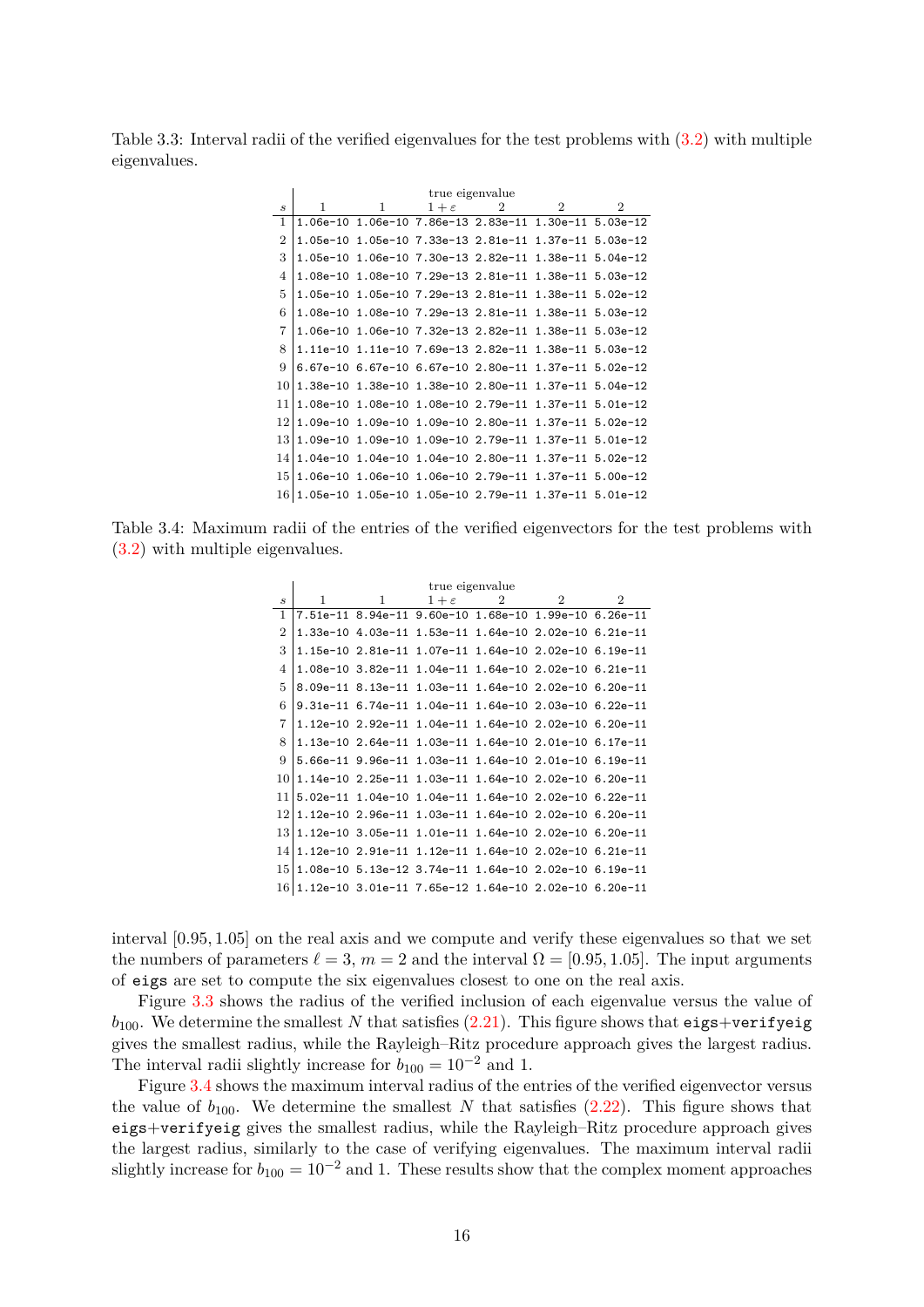<span id="page-16-0"></span>

(c) Rayleigh–Ritz procedure approach.

Figure 3.3: Radii of the verified eigenvalues for the test problems with [\(3.3\)](#page-14-1) with ill-conditioned or semidefinite *B*. Each symbol represents an eigenvalue with the same index.



(c) Rayleigh–Ritz procedure approach.

Figure 3.4: Maximum radius of the entries of the verified eigenvectors for the test problems with  $(3.3)$  with ill-conditioned or semidefinite *B*. Each symbol represents an eigenvector corresponding to an eigenvalue with the same index.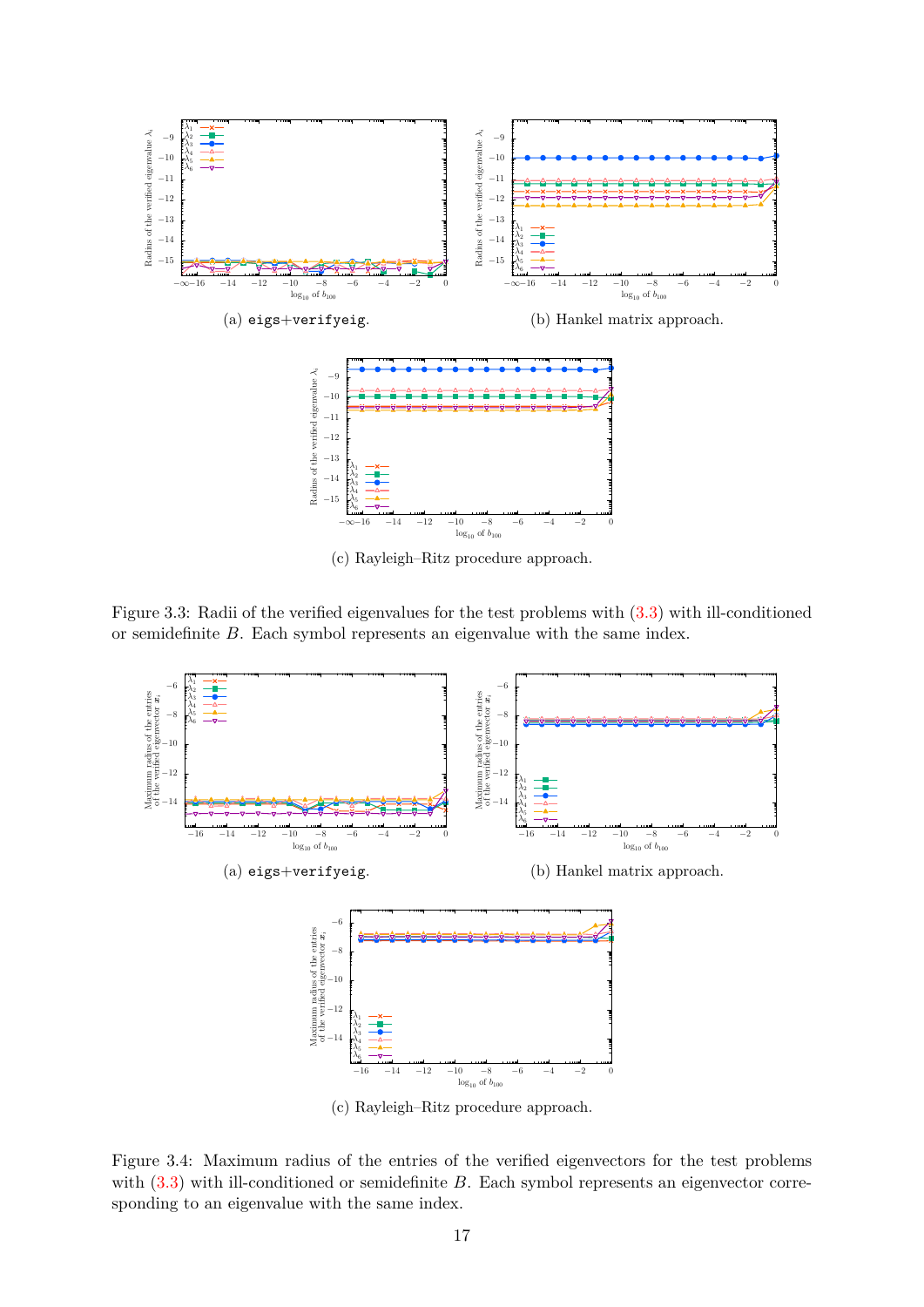work when the matrix *B* is ill-conditioned and even semidefinite. Note that the horizontal axes in the above figures use the logarithmic scale so that the plots for  $b_{100} = 0$  are presented for  $\log_{10} b_{100} = -\infty$  for convenience.

### **3.4 Nearly singular matrix pencils**

To show the verification performance of the proposed method when applied to nearly singular pencils, we test on the problem with

<span id="page-17-1"></span>
$$
A = diag(0, 1, 2, \dots, n - 1) \in \mathbb{R}^{n \times n}, \quad B = \varepsilon \oplus I_{n-1}, \quad n = 100,
$$
 (3.4)

which form a nearly singular pencil  $zB - A$  for a small value of  $\varepsilon > 0$ , as  $\det(zB - A) =$  $\varepsilon \prod_{i=0}^{n-1} (z-i)$ . Suppose that the eigenvalues of interest are located in a circle with center 3 and radius 3. Hence, there exist exactly six eigenvalue 1*,* 2*, . . . ,* 6 in the circle and we compute and verify these eigenvalues so that we set the numbers of parameters  $\ell = 3$  and  $m = 2$ .

Table [3.5](#page-18-0) gives the interval radii of the verified eigenvalues for the test problem with [\(3.4\)](#page-17-1) for  $s = 1, 2, \ldots, 16$ . Table [3.6](#page-18-0) gives the maximum interval radii of the entries of the verified eigenvectors for the test problem with  $(3.2)$  for  $s = 1, 2, \ldots, 16$ . These tables show that the proposed method works and is robust even for nearly singular pencils. Similar trends are observed for the Hankel matrix approach.

### **3.5 Practical problem**

To show the verification performance of the proposed method, we test on a practical problem PPE354 obtained from [\[7\]](#page-19-14), whose size is of 354 and coefficient matrix *B* is not diagonal. Note that the preceding experiments are performed only on diagonal matrices *B*. The problem arises in an organic polymer poly-(phenylene-ethynylene) (PPE) in the para (linear-chain) structure with ten monomers or 120 atoms. There exist exactly ten eigenvalues in the interval [2*.*281*,* 2*.*428], and we compute and verify these eigenvalues so that we set the numbers of parameters  $\ell = 5$  and  $m = 2$ . The input arguments of eigs are set to compute the ten eigenvalues closest to 2*.*3545 on the real axis.

Table [3.7](#page-18-1) gives the interval radii of the verified eigenvalues for PPE354. Table [3.8](#page-18-1) gives the maximum interval radii of the entries of the verified eigenvectors for PPE354. All the methods succeed in the verification. These figures show that the Rayleigh–Ritz procedure approach gives slightly larger interval radii than the Hankel matrix approach.

### <span id="page-17-0"></span>**4 Conclusions**

We proposed a verified computation method using the Rayleigh–Ritz procedure and complex moments for eigenvalues in a region and the corresponding eigenvectors of generalized Hermitian eigenvalue problems. We split the error in the approximated complex moment into the truncation error of the quadrature and rounding errors and evaluate each. The proposed method uses the Rayleigh–Ritz procedure to project a given eigenvalue problem into a reduced one and can use half the number of quadrature points for our previous Hankel matrix approach to reduce truncation errors to the same order. Moreover, the transformation matrix for the Rayleigh–Ritz procedure enables verification of the eigenvectors. Numerical experiments showed that the proposed method is faster than previous methods while maintaining verification performance and works even for nearly singular matrix pencils and in the presence of multiple and nearly multiple eigenvalues. The Rayleigh–Ritz procedures approach inherits several features from the Hankel matrix approach, such as an efficient technique to evaluate the solutions of linear systems and a parameter tuning technique for the number of quadrature points. The proposed method will be potentially efficient when implemented in parallel.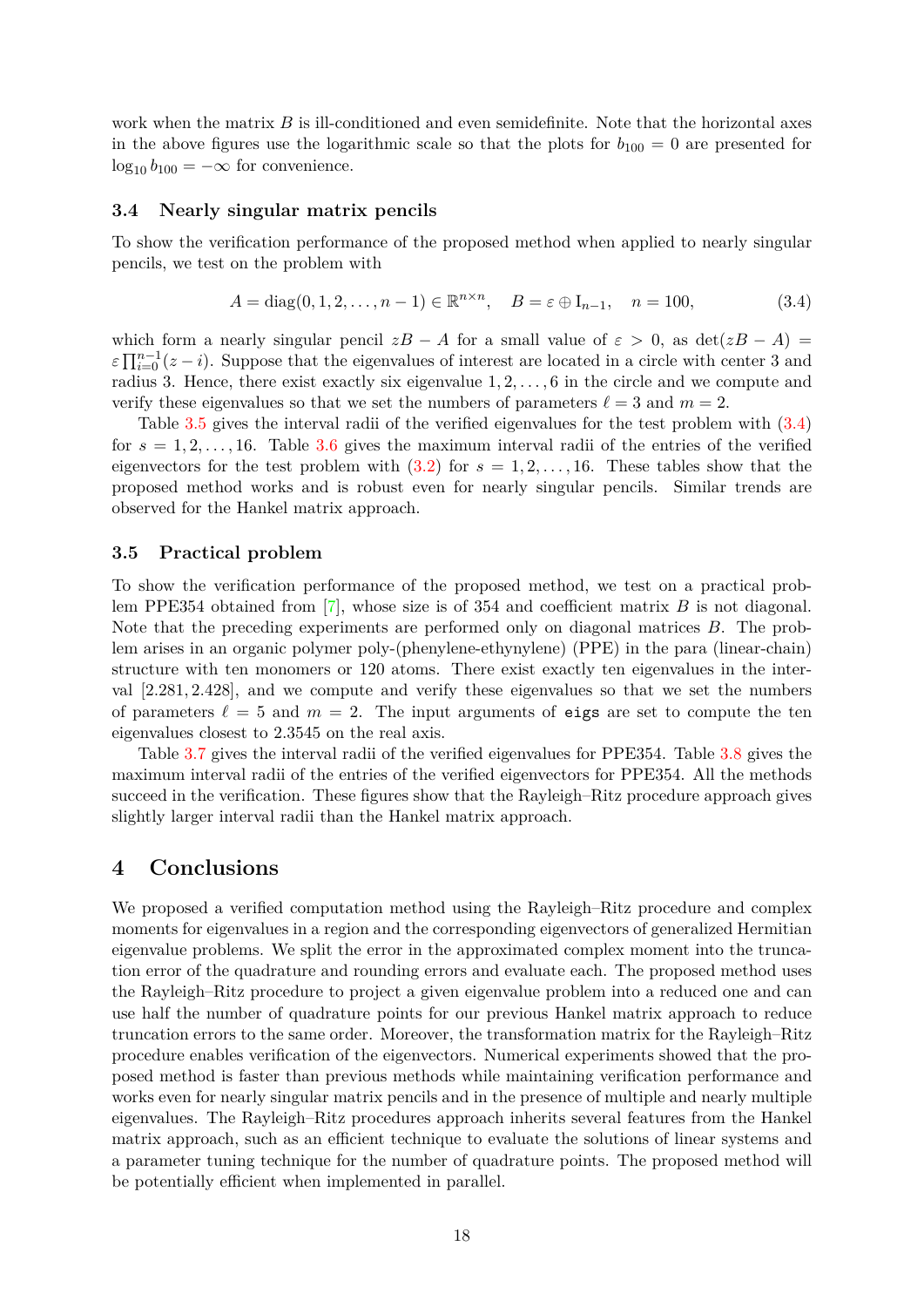<span id="page-18-0"></span>Table 3.5: Interval radii of the verified eigenvalues for the test problems with nearly singular matrix pencils [\(3.4\)](#page-17-1).

|                             |   |                |   | true eigenvalue                                            |   |   |
|-----------------------------|---|----------------|---|------------------------------------------------------------|---|---|
| $\mathcal{S}_{\mathcal{S}}$ | 1 | $\overline{2}$ | 3 | 4                                                          | 5 | 6 |
| 1                           |   |                |   | 1.64e-11 2.61e-11 3.89e-11 5.84e-10 1.44e-11 1.27e-10      |   |   |
| $\overline{2}$              |   |                |   | 1.64e-11 2.61e-11 3.89e-11 5.84e-10 1.44e-11 1.27e-10      |   |   |
| 3                           |   |                |   | 1.64e-11 2.61e-11 3.89e-11 5.84e-10 1.44e-11 1.27e-10      |   |   |
| 4                           |   |                |   | 1.64e-11 2.61e-11 3.89e-11 5.84e-10 1.44e-11 1.27e-10      |   |   |
| 5                           |   |                |   | 1.64e-11 2.61e-11 3.89e-11 5.84e-10 1.44e-11 1.27e-10      |   |   |
| 6                           |   |                |   | 1.64e-11  2.61e-11  3.89e-11  5.84e-10  1.44e-11  1.27e-10 |   |   |
| 7                           |   |                |   | 1.64e-11  2.61e-11  3.89e-11  5.84e-10  1.44e-11  1.27e-10 |   |   |
| 8                           |   |                |   |                                                            |   |   |
| 9                           |   |                |   |                                                            |   |   |
| 10                          |   |                |   | 1.64e-11  2.61e-11  3.89e-11  5.84e-10  1.44e-11  1.27e-10 |   |   |
| 11                          |   |                |   | 1.64e-11 2.61e-11 3.89e-11 5.84e-10 1.44e-11 1.27e-10      |   |   |
| 12                          |   |                |   | 1.64e-11 2.61e-11 3.89e-11 5.84e-10 1.44e-11 1.27e-10      |   |   |
| 13                          |   |                |   | 1.64e-11 2.61e-11 3.89e-11 5.84e-10 1.44e-11 1.27e-10      |   |   |
| 14                          |   |                |   | 1.64e-11 2.61e-11 3.89e-11 5.84e-10 1.44e-11 1.27e-10      |   |   |
| 15                          |   |                |   | 1.64e-11 2.61e-11 3.89e-11 5.84e-10 1.44e-11 1.27e-10      |   |   |
|                             |   |                |   | $16 1.64e-11$ 2.61e-11 3.89e-11 5.84e-10 1.44e-11 1.27e-10 |   |   |

Table 3.6: Maximum interval radii of the entries of the verified eigenvectors for the test problems with nearly singular matrix pencils  $(3.4)$ .

| $\mathcal{S}_{\mathcal{S}}$ | 1 | $2^{\circ}$                                                 | 3 | 4 | 5. | 6 |
|-----------------------------|---|-------------------------------------------------------------|---|---|----|---|
| 1                           |   | 6.17e-11 2.33e-10 4.85e-10 2.13e-10 3.70e-10 4.50e-10       |   |   |    |   |
| 2                           |   | 5.81e-11  2.18e-10  4.54e-10  1.99e-10  3.45e-10  4.18e-10  |   |   |    |   |
| 3                           |   | 6.37e-11 2.41e-10 5.01e-10 2.20e-10 3.82e-10 4.64e-10       |   |   |    |   |
| 4                           |   |                                                             |   |   |    |   |
| 5                           |   |                                                             |   |   |    |   |
| 6                           |   | 6.68e-11 2.52e-10 5.25e-10 2.31e-10 4.01e-10 4.86e-10       |   |   |    |   |
| 7                           |   | 6.73e-11  2.54e-10  5.30e-10  2.33e-10  4.05e-10  4.89e-10  |   |   |    |   |
| 8                           |   | 6.34e-11 2.38e-10 4.96e-10 2.17e-10 3.76e-10 4.56e-10       |   |   |    |   |
| 9                           |   |                                                             |   |   |    |   |
| 10                          |   | 6.74e-11 2.53e-10 5.25e-10 2.30e-10 3.98e-10 4.82e-10       |   |   |    |   |
| 11                          |   |                                                             |   |   |    |   |
| 12                          |   |                                                             |   |   |    |   |
| 13                          |   |                                                             |   |   |    |   |
| 14                          |   | 7.62e-11 2.86e-10 5.91e-10 2.59e-10 4.47e-10 5.44e-10       |   |   |    |   |
| 15                          |   |                                                             |   |   |    |   |
|                             |   | $16 7.42$ e-11 2.78e-10 5.73e-10 2.50e-10 4.32e-10 5.24e-10 |   |   |    |   |

<span id="page-18-1"></span>Table 3.7: Interval radii of the verified eigenvalues for the practical problem PPE354.

| method $\lambda_1$                                                                                       | $\lambda_2$ | $\lambda_3$ $\lambda_4$ | $\lambda_5$ | $\lambda$ <sub>6</sub> | $\lambda_7$ | $\lambda_8$                                                                                                     | $\lambda$ <sup>o</sup> | $\lambda_{10}$ |
|----------------------------------------------------------------------------------------------------------|-------------|-------------------------|-------------|------------------------|-------------|-----------------------------------------------------------------------------------------------------------------|------------------------|----------------|
| eigs+verifyeig 1.91e-14 1.91e-14 1.91e-14 1.96e-14 1.78e-14 1.91e-14 1.96e-14 2.14e-14 1.96e-14 2.05e-14 |             |                         |             |                        |             |                                                                                                                 |                        |                |
| Hankel                                                                                                   |             |                         |             |                        |             | $(4.96e-10)$ $1.39e-09$ $4.88e-09$ $1.21e-09$ $7.40e-10$ $1.53e-08$ $1.25e-09$ $6.73e-09$ $9.85e-10$ $5.30e-10$ |                        |                |
| Rayleigh-Ritz 6.66e-09 8.94e-09 3.63e-08 9.02e-09 5.85e-09 1.49e-07 1.50e-08 7.95e-08 7.32e-09 6.15e-09  |             |                         |             |                        |             |                                                                                                                 |                        |                |

Table 3.8: Maximum interval radii of the entries of the verified eigenvectors for the practical problem PPE354.

| method $\lambda_1$                                                                                       | $\lambda_2$ | $\lambda_2$ | $\lambda_A$ | $\lambda$ 5 | $\lambda$ 6 | $\lambda$ 7 |  | $\lambda$ 10.                                                                               |
|----------------------------------------------------------------------------------------------------------|-------------|-------------|-------------|-------------|-------------|-------------|--|---------------------------------------------------------------------------------------------|
| eigs+verifyeig 3.85e-13 6.29e-13 1.13e-13 4.01e-13 5.04e-13 5.59e-13 1.27e-13 2.92e-13 1.21e-13 1.37e-13 |             |             |             |             |             |             |  |                                                                                             |
| Hankel                                                                                                   |             |             |             |             |             |             |  | $6.36e-07$ 3.16e-06 1.14e-06 1.85e-06 2.90e-06 6.11e-07 6.87e-07 2.82e-07 1.94e-07 4.39e-07 |
| Rayleigh-Ritz 1.67e-05 1.35e-04 7.79e-05 1.20e-04 1.17e-04 8.14e-05 4.48e-05 4.38e-05 7.80e-06 1.31e-05  |             |             |             |             |             |             |  |                                                                                             |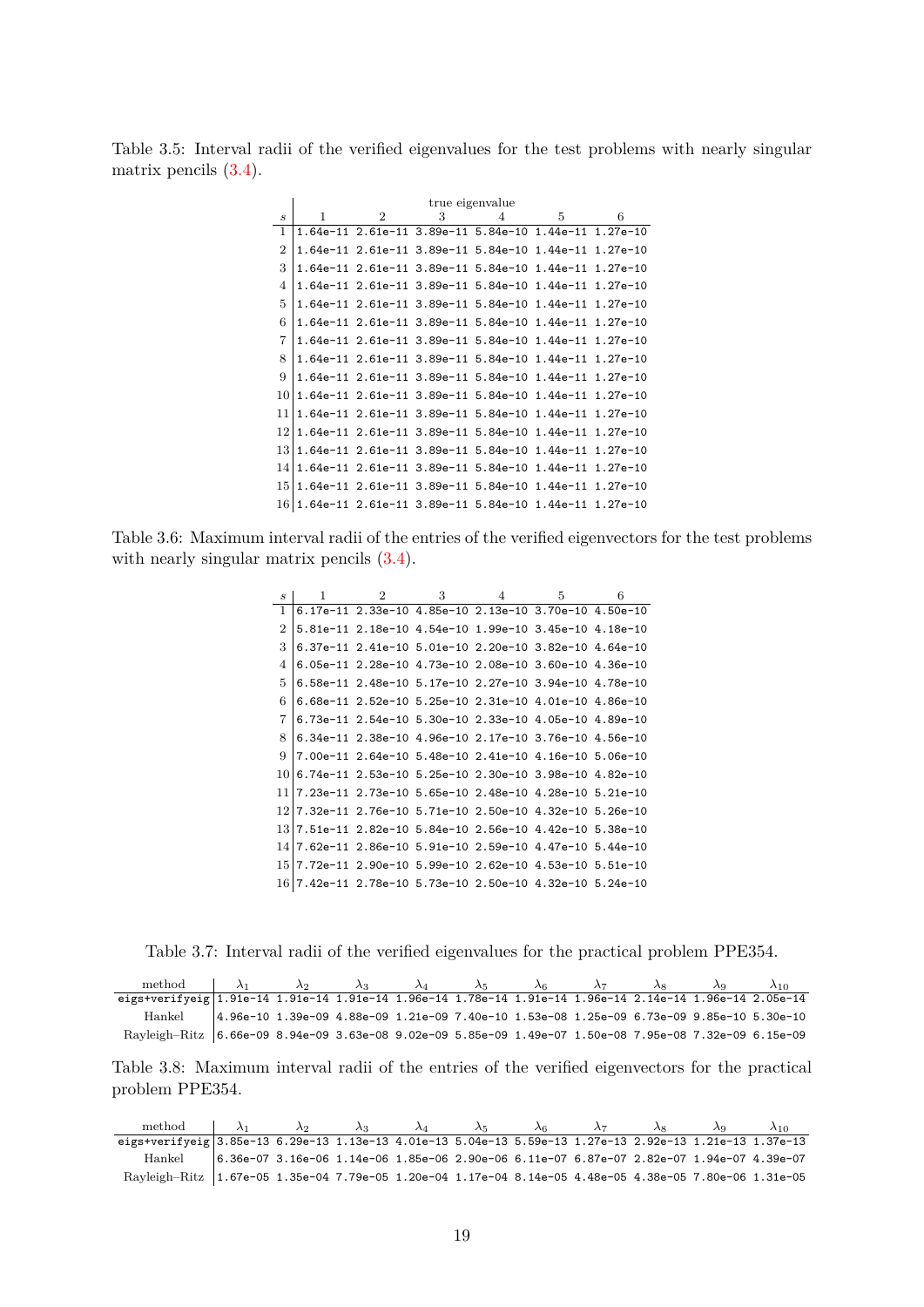## **References**

- <span id="page-19-6"></span>[1] F. L. Bauer and C. T. Fike, *Norms and exclusion theorems*, Numer. Math., 2 (1960), pp. 137–141, <https://doi.org/10.1007/bf01386217>.
- <span id="page-19-2"></span>[2] H. Behnke, *Inclusion of eigenvalues of general eigenvalue problems for matrices*, in Computing Supplementum, Springer Vienna, 1988, pp. 69–78, [https://doi.org/10.1007/](https://doi.org/10.1007/978-3-7091-6957-5_7) [978-3-7091-6957-5\\_7](https://doi.org/10.1007/978-3-7091-6957-5_7).
- <span id="page-19-3"></span>[3] H. Behnke, *The calculation of guaranteed bounds for eigenvalues using complementary variational principles*, Computing, 47 (1991), pp. 11–27, [https://doi.org/10.1007/](https://doi.org/10.1007/bf02242019) [bf02242019](https://doi.org/10.1007/bf02242019).
- <span id="page-19-11"></span>[4] D. S. Bernstein, *Scalar, Vector, and Matrix Mathematics: Theory, Facts, and Formulas*, Princeton University Press, Princeton, NJ, revised and expanded ed., 2018.
- <span id="page-19-5"></span>[5] S. Geršhgorin, *Über die abgrenzung der eigenwerte einer matrix*, Izv. Akad. Nauk. USSR Otd. Fiz.-Mat. Nauk, 6 (1931), pp. 749–754.
- <span id="page-19-7"></span>[6] R. A. Horn and C. R. Johnson, *Matrix Analysis*, Cambridge University Press, New York, NY, 2nd ed., 2013, <https://doi.org/10.1017/9781139020411>.
- <span id="page-19-14"></span>[7] T. Hoshi, H. Imachi, A. Kuwata, K. Kakuda, T. Fujita, and H. Matsui, *Numerical aspect of large-scale electronic state calculation for flexible device material*, Jpn. J. Ind. Appl. Math., 36 (2019), pp. 685–698, <https://doi.org/10.1007/s13160-019-00358-2>.
- <span id="page-19-0"></span>[8] T. Hoshi, T. Ogita, K. Ozaki, and T. Terao, *An a posteriori verification method for generalized real-symmetric eigenvalue problems in large-scale electronic state calculations*, Journal of Computational and Applied Mathematics, 376 (2020), p. 112830, [https://doi.](https://doi.org/10.1016/j.cam.2020.112830) [org/10.1016/j.cam.2020.112830](https://doi.org/10.1016/j.cam.2020.112830).
- <span id="page-19-10"></span>[9] T. Ikegami and T. Sakurai, *Contour integral eigensolver for non-Hermitian systems: A Rayleigh–Ritz-type approach*, Taiwanese J. Math., 14 (2010), pp. 825–837, [https://doi.](https://doi.org/10.11650/twjm/1500405869) [org/10.11650/twjm/1500405869](https://doi.org/10.11650/twjm/1500405869).
- <span id="page-19-12"></span>[10] T. Ikegami, T. Sakurai, and U. Nagashima, *A filter diagonalization for generalized eigenvalue problems based on the Sakurai–Sugiura projection method*, J. Comput. Appl. Math., 233 (2010), pp. 1927–1936, <https://doi.org/10.1016/j.cam.2009.09.029>.
- <span id="page-19-13"></span>[11] A. Imakura, L. Du, and T. Sakurai, *Relationships among contour integral-based methods for solving generalized eigenvalue problems*, Jpn. J. Ind. Appl. Math., 33 (2016), pp. 721–750, <https://doi.org/10.1007/s13160-016-0224-x>.
- <span id="page-19-9"></span>[12] A. Imakura, K. Morikuni, and A. Takayasu, *Verified partial eigenvalue computations using contour integrals for Hermitian generalized eigenproblems*, J. Comput. Appl. Math., 369 (2019), pp. 1–11, <https://doi.org/10.1016/j.cam.2019.112543>.
- <span id="page-19-1"></span>[13] R. Krawczyk, *Fehlerabschätzung reeller Eigenwerte und Eigenvektoren von Matrizen*, Computing, 4 (1969), pp. 281–293, <https://doi.org/10.1007/bf02235463>.
- <span id="page-19-4"></span>[14] N. J. Lekmann, *Beiträge zur numerischen lösung linearer eigenwertprobleme. i*, Z. Angew. Math. u. Mech., 29 (1949), pp. 341–356, <https://doi.org/10.1002/zamm.19502911005>.
- <span id="page-19-8"></span>[15] K. Maruyama, T. Ogita, Y. Nakaya, and S. Oishi, *Numerical inclusion method for all eigenvalues of real symmetric definitegeneralized eigenvalue problem*, IEICE Trans. Fundamentals, J87-A (2004), pp. 1111–1119.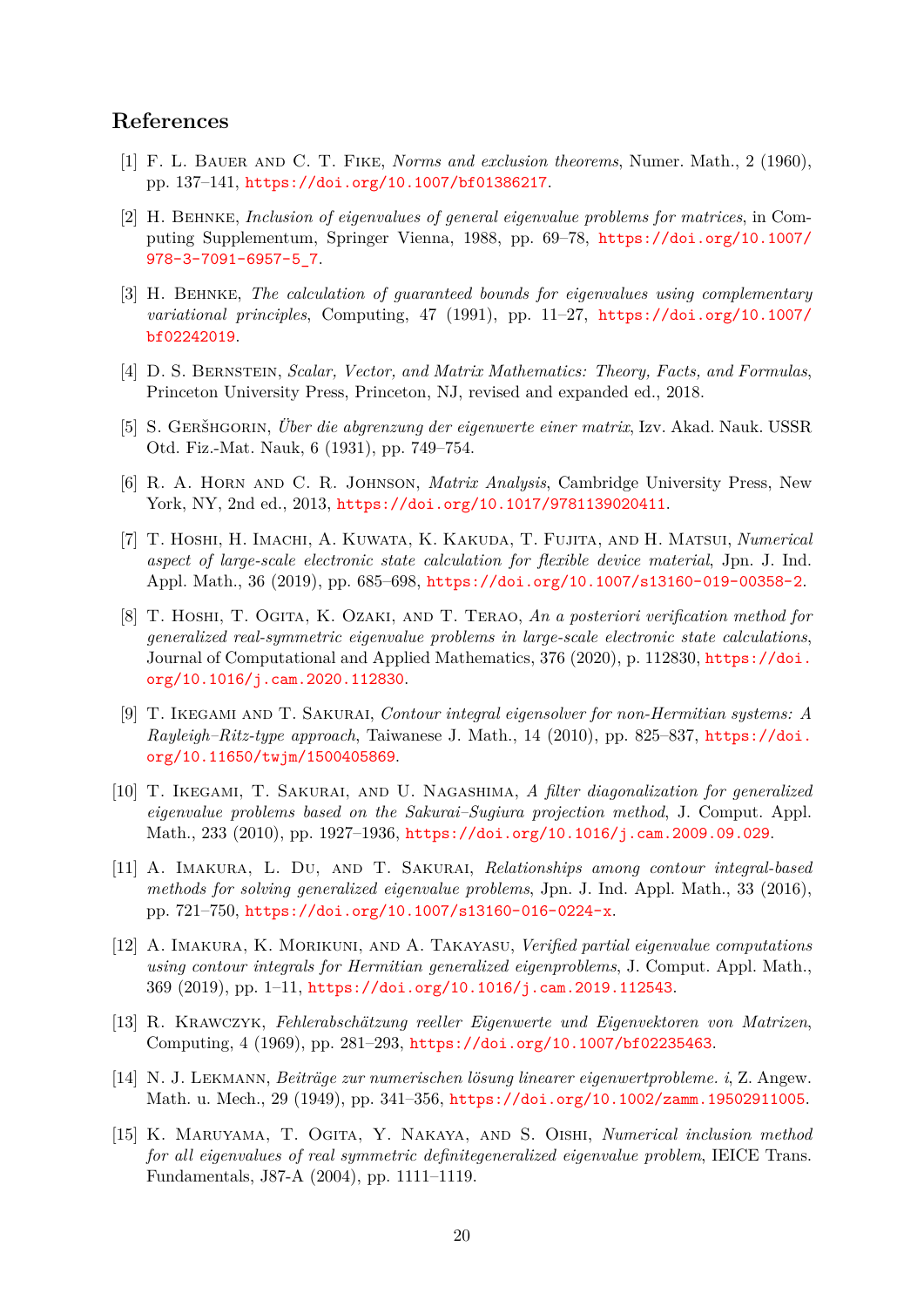- <span id="page-20-8"></span>[16] S. Miyajima, *Numerical enclosure for each eigenvalue in generalized eigenvalue problem*, J. Comput. Appl. Math., 236 (2012), pp. 2545–2552, [https://doi.org/10.1016/j.cam.](https://doi.org/10.1016/j.cam.2011.12.013) [2011.12.013](https://doi.org/10.1016/j.cam.2011.12.013).
- <span id="page-20-9"></span>[17] S. Miyajima, *Fast enclosure for all eigenvalues and invariant subspaces in generalized eigenvalue problems*, SIAM J. Matrix Anal. Appl., 35 (2014), pp. 1205–1225, [https://](https://doi.org/10.1137/140953150) [doi.org/10.1137/140953150](https://doi.org/10.1137/140953150).
- <span id="page-20-6"></span>[18] S. MIYAJIMA, T. OGITA, AND S. OISHI, *Fast verification for respective eigenvalues of symmetric matrix*, in Computer Algebra in Scientific Computing, Springer Berlin Heidelberg, 2005, pp. 306–317, [https://doi.org/10.1007/11555964\\_26](https://doi.org/10.1007/11555964_26).
- <span id="page-20-5"></span>[19] S. Miyajima, T. Ogita, and S. Oishi, *Numerical verification for each eigenvalues of symmetric matrix*, Trans. Japan Soc. Ind. Appl. Math., 15 (2005), pp. 253–268, [https:](https://doi.org/10.11540/jsiamt.15.3_253) [//doi.org/10.11540/jsiamt.15.3\\_253](https://doi.org/10.11540/jsiamt.15.3_253).
- <span id="page-20-7"></span>[20] S. Miyajima, T. Ogita, and S. Oishi, *Numerical verification for each eigenpair of symmetric matrix*, Trans. Japan Soc. Ind. Appl. Math., 16 (2006), pp. 253–268, [https:](https://doi.org/10.11540/jsiamt.16.4_535) [//doi.org/10.11540/jsiamt.16.4\\_535](https://doi.org/10.11540/jsiamt.16.4_535).
- <span id="page-20-4"></span>[21] S. Miyajima, T. Ogita, M. Rump, and S. Oishi, *Fast verification for all eigenpairs in symmetric positive definite generalized eigenvalue problems*, Reliab. Comput., 14 (2010), pp. 24–45.
- <span id="page-20-10"></span>[22] T. Miyata, L. Du, T. Sogabe, Y. Yamamoto, and S.-L. Zhang, *An extension of the Sakurai–Sugiura method for eigenvalue problems of multiply connected region*, Trans. Japan Soc. Ind. Appl. Math., 19 (2009), pp. 537–550, [https://doi.org/10.11540/jsiamt.19.](https://doi.org/10.11540/jsiamt.19.4_537) [4\\_537](https://doi.org/10.11540/jsiamt.19.4_537).
- <span id="page-20-0"></span>[23] K. Nagatou, *Eigenvalue problem: Numerical approximation and verified numerical computation*, Bull. Japan Soc. Ind. Appl. Math., 13 (2003), pp. 244–257, [https://doi.org/](https://doi.org/10.11540/bjsiam.13.3_244) [10.11540/bjsiam.13.3\\_244](https://doi.org/10.11540/bjsiam.13.3_244).
- <span id="page-20-12"></span>[24] Y. Nakatsukasa, *Algorithms and Perturbation Theory for Matrix Eigenvalue Problems and the Singular Value Decomposition*, PhD thesis, University of California, Davis, USA, 2011.
- <span id="page-20-2"></span>[25] S. Oishi, *Fast enclosure of matrix eigenvalues and singular values via rounding mode controlled computation*, Linear Algebra Appl., 324 (2001), pp. 133–146, [https://doi.](https://doi.org/10.1016/s0024-3795(00)00272-x) [org/10.1016/s0024-3795\(00\)00272-x](https://doi.org/10.1016/s0024-3795(00)00272-x).
- <span id="page-20-13"></span>[26] S. Oishi, T. Ogita, and S. M. Rump, *Iterative refinement for ill-conditioned linear systems*, Jpn. J. Ind. Appl. Math., 26 (2009), pp. 465–476, [https://doi.org/10.1007/](https://doi.org/10.1007/bf03186544) [bf03186544](https://doi.org/10.1007/bf03186544).
- <span id="page-20-3"></span>[27] S. Oishi and S. M. Rump, *Fast verification of solutions of matrix equations*, Numerische Mathematik, 90 (2002), pp. 755–773, <https://doi.org/10.1007/s002110100310>.
- <span id="page-20-1"></span>[28] S. M. Rump, *Guaranteed inclusions for the complex generalized eigenproblem*, Computing, 42 (1989), pp. 225–238, <https://doi.org/10.1007/bf02239750>.
- <span id="page-20-11"></span>[29] S. M. Rump, *INTLAB - INTerval LABoratory*, in Developments in Reliable Computing, T. Csendes, ed., Kluwer Academic Publishers, Dordrecht, 1999, pp. 77–104. [http://www.](http://www.tuhh.de/ti3/rump/) [tuhh.de/ti3/rump/](http://www.tuhh.de/ti3/rump/).